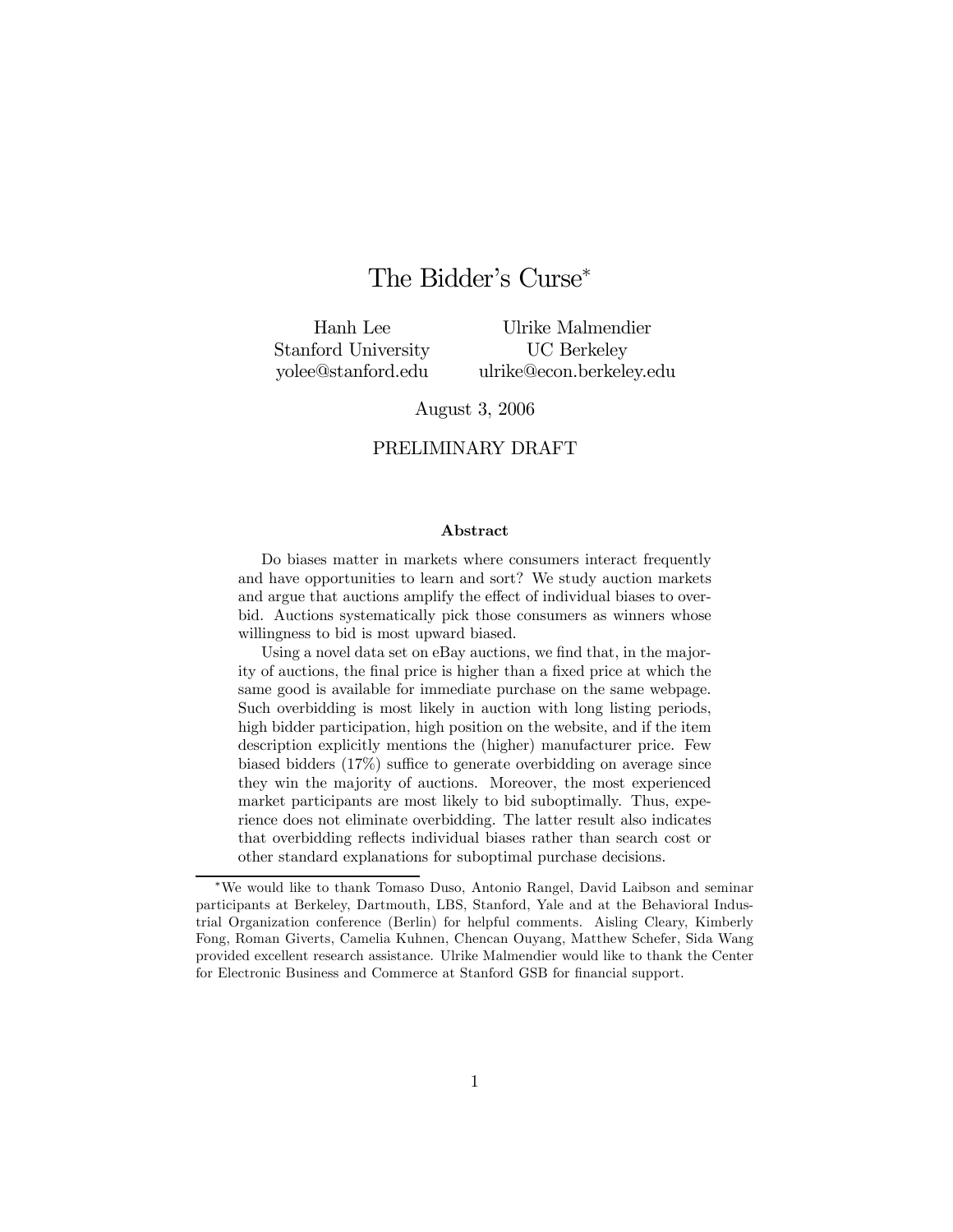# 1 Introduction

Auctions have been a wide-spread and popular market mechanism for centuries (Cassidy, 1967). Already in ancient Rome, auctions were vastly popular, ranging from the sale of war spoils — documented in Rome's earliest documents — over household objects to the allocation of tax collection rights by the Roman government.<sup>1</sup> A burgeoning auction literature in economics analyzes revenue maximization and efficiency of auctions under incomplete information as core reasons for this popularity.2

We consider another reason for the popularity of auctions: the potential for overbidding. In the heat of an oral auction or in the last minutes of an internet auction, some bidders may bid beyond their valuation. Or, their valuation increases over the course of the auction due to utility from gambling or competitiveness. In both cases, the auction increases expected revenues: it identifies the buyers with an inclination to overbid, induces them to overbid, and leads to a price above their valuation outside the auction.

Auctions, then, are a powerful case for the importance of non-standard preferences in economics. Overbidding biases do not negligible in real-world markets. Rather, they provide a (partial) explanation for one of the most important market mechanisms, the auction.

Concerns about overbidding are as old as auctions. In ancient Rome, legal scholars debated whether auctions are void if the winner was infected by "bidder's heat" (*calor licitantis*).<sup>3</sup> Experimental economics revived the debate about overbidding in economics when documenting the persistent failure of the revenue equivalence theorem in experimental auctions (Kagel, 1995). The role of overbidding is, however, is very hard to test empirically since we do not have objective measure of value for buyers.

<sup>&</sup>lt;sup>1</sup>Malmendier, 2002, p. 94 ff.; Girard and Senn, 1929, p. 305 f.

Livy (2,16,8 ff.) and Plutarch (Vitae parallelae, Poplikos 19,10) mention the sale of prisoners of war, the venditio sub corona, for the 6th century B.C. In the 2nd century B.C., Cato (De agr. 2,7) recommends auctions in the agricultural business — both the harvest and for tools not longer needed – and, in Orationum reliquae 53,303 (Tusculum) [42nd ed. JORDAN], for any household goods.

 $2$ See Milgrom (1987) for an analysis of auction formats and informational environments. 3The classical legal scholar Paulus argues in the Corpus Iuris Civilis (D. 39,4,9 pr. [PS 5,1a,1]): "A tax lease that has been inflated beyond the usual sum due to bidding fever shall only be admitted if the winner of the auction is able to provide reliable bondsmen and securities." (Locatio vectigalium, quae calor licitantis ultra modum solitae conductionis inflavit, ita demum admittenda est, si fideiussores idoneos et cautionem is qui licitatione vicerit offerre paratus sit.) Thus, auctions won "under bidding fever" are not generally valid. See Malmendier (2002).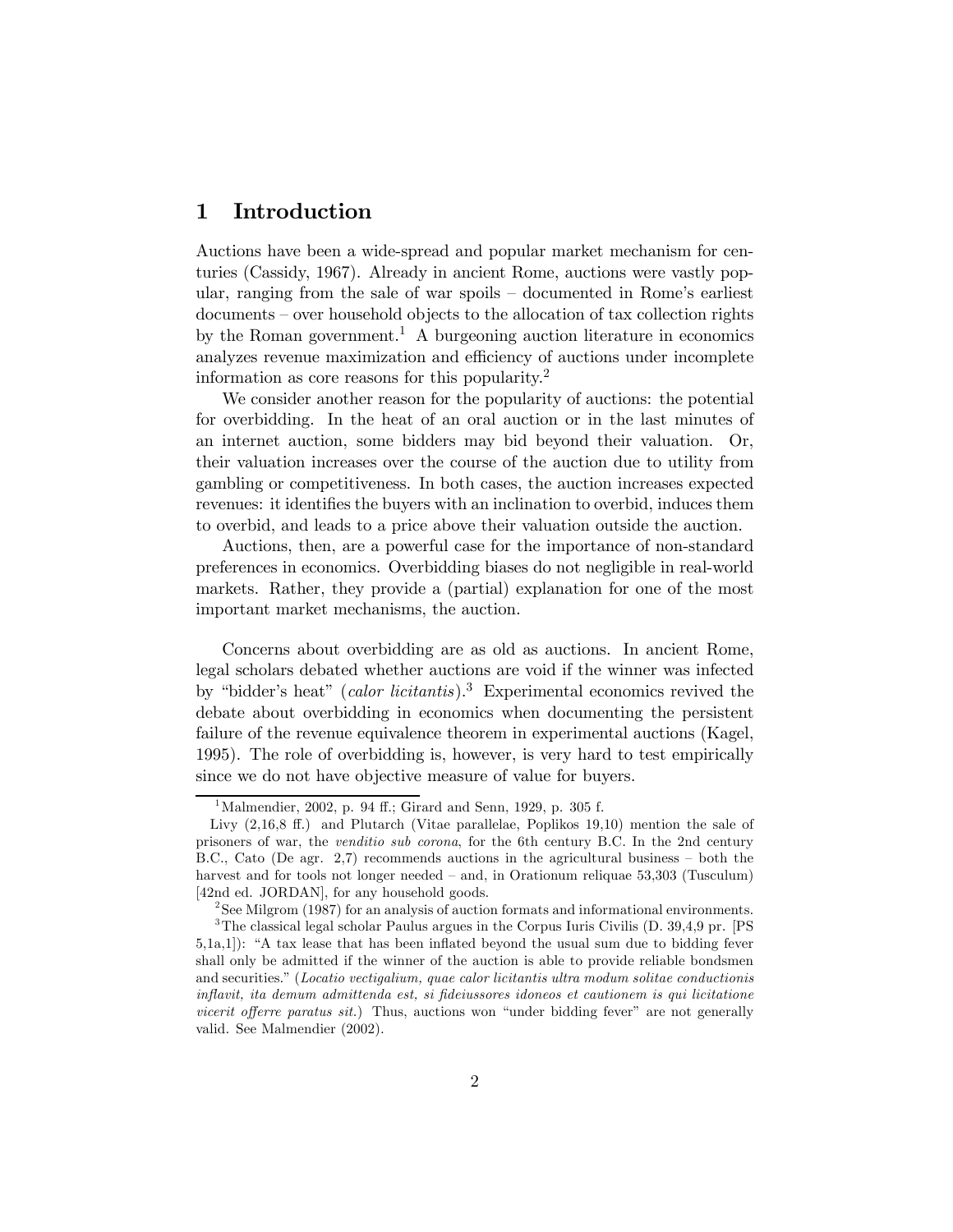We use a novel design that detects overbidding in eBay auctions. We compare the prices paid in auctions to fixed prices at which the same good is available for immediate purchase on the same webpage. Despite equal or higher quality and better seller reputation in the fixed-price sale, we find that 72% of the auctions end at a price above the fixed price While part of the overbidding is due to the neglect of shipping cost (Hossain and Morgan, 2006), 43% of auctions end at prices above the fixed price even without accounting for the differences in shipping costs.

We also analyze the causes of such overbidding. We find that overbidding is most likely in auctions that have long listing periods, high bidder participation, a top position on the eBay webpage, and if the item description explicitly mentions the (higher) manufacturer price of the good. Most importantly, 89.9% of overbids are follow-up bids to earlier bids below the fixed price by the same bidder in the same auction (only 77% if accounting for shipping cost). This suggests that bidders may initially account for the lower-price outside option but fail to account for it when eBay's outbid notice comes in — whether due to limited attention or due to competitiveness and bidding fever.

Third, we show that, while overbidding is common across auctions, it is not a common bidding strategy. Only 12% of bidders systematically overbid and only 11% of bids are higher than the concurrent fixed price. Thus, a small small number of biased consumers suffices to generate overbidding in most auctions. We label this phenomenon the bidder's curse: auctions pick those bidders as winners who are most likely to overbid. Finally, we also show that suboptimal bidding is most prevalent among the most experienced bidders Those who have concluded the highest number of eBay transactions display, for example, the strongest reaction to a description that mentions the higher manufacturer price. Thus, experience does not eliminate overbidding.

The last two findings lead us to the key message of the paper: the role of biases in markets. Experimental evidence from economics and psychology provides convincing evidence of non-standard preferences and non-standard belief formation among consumers. As economists, we are however interested in the question whether such biases affect market outcomes. Do consumers display non-standard behavior also in market settings where they may interact with other, unbiased agents ("arbitrageurs"); where they can seek advice; and where they have opportunities to learn and sort? The answer to this question varies. List (2003) provides evidence that experience reduces biases in a market for sports cards. Levitt and List (2005) argue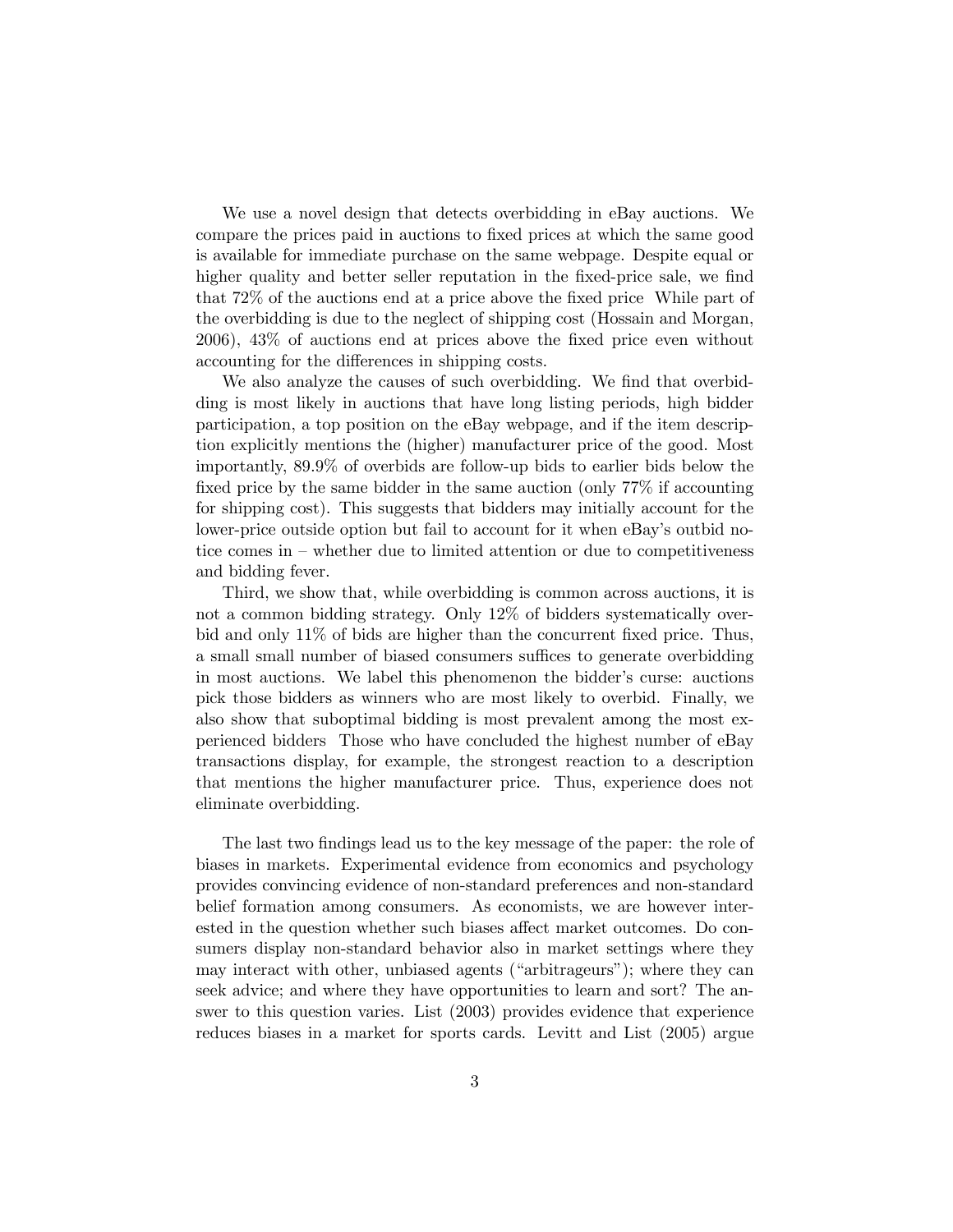that experiments can exacerbate biases due to sorting. On the other hand, a growing literature on the "Behavioral Economics of Industrial Organization", surveyed in Ellison (forthcoming), points out how biases may matter for contract and product design and that firms may, in fact, exacerbate their impact.4

In this paper, we provide evidence that not only market outcomes (winning prices in auctions) are affected by non-standard behavior; what is more, also the popularity of an important market institution — auctions — appears to reflect the impact of consumer biases Moreover, this market institution functions as an amplifier of biases: it selects those consumers as participants in a transaction who display the strongest biases.

For our analysis, we hand-collected a novel data set on eBay auctions of a popular boardgame, Cashflow 101 from February to September 2004. A key feature of eBay's Cashflow 101 listings is the continuous presence of a stable fixed-price offer on the same website. The standard eBay auction is a form of second-price auction. Bidder submit the maximum willingness to pay, and an automated proxy bidding system increases their bids up to that amount as competing bids are submitted. Under the fixed price, or "buyit-now" format, the item goes to the person that bids the buy-it-now price first. The buy-it-now option is widely used on eBay and, in particular, by professional online retailers for whom eBay serves as an additional outlet.<sup>5</sup> If identical items are simultaneously sold via regular auctions and the buyit-now option, the fixed buy-it-now price provides an upper limit to bidders' willingness to pay.

While our identification and finding of significant overbidding is specific to the auction object, the implications are likely to apply to other segments of today's vast online auction market, involving more than 130m users and 1.4bn listings on eBay alone. The inducement to overpay and its prevalence among high-frequency participants are likely to be important components of the enormous growth of this market over the last decade.

We also conducted a survey of 306 Stanford students about their eBay experience. The result corroborate that overbidding occurs and also alleviate concerns about alternative explanations.

<sup>&</sup>lt;sup>4</sup>See DellaVigna and Malmendier (2004) and (2006); Oster and Scott-Morton (2005); Gabaix and Laibson (2006); Heidhues and Koszegi, (2005).

 $5A$ bout one third of the transactions on eBay occur at a fixed price, the majority listings of small- or medium-sized firms. See The Independent, 07/08/2006, "eBay launches 'virtual high street' for small businesses" by Nic Fildes. New eBay products, such as "Express" reflect the large and increasing importance of fixed-price transactions; see Wall Street Journal, 05/25/2006, "eBay launches set-price site in challenge to online retailers."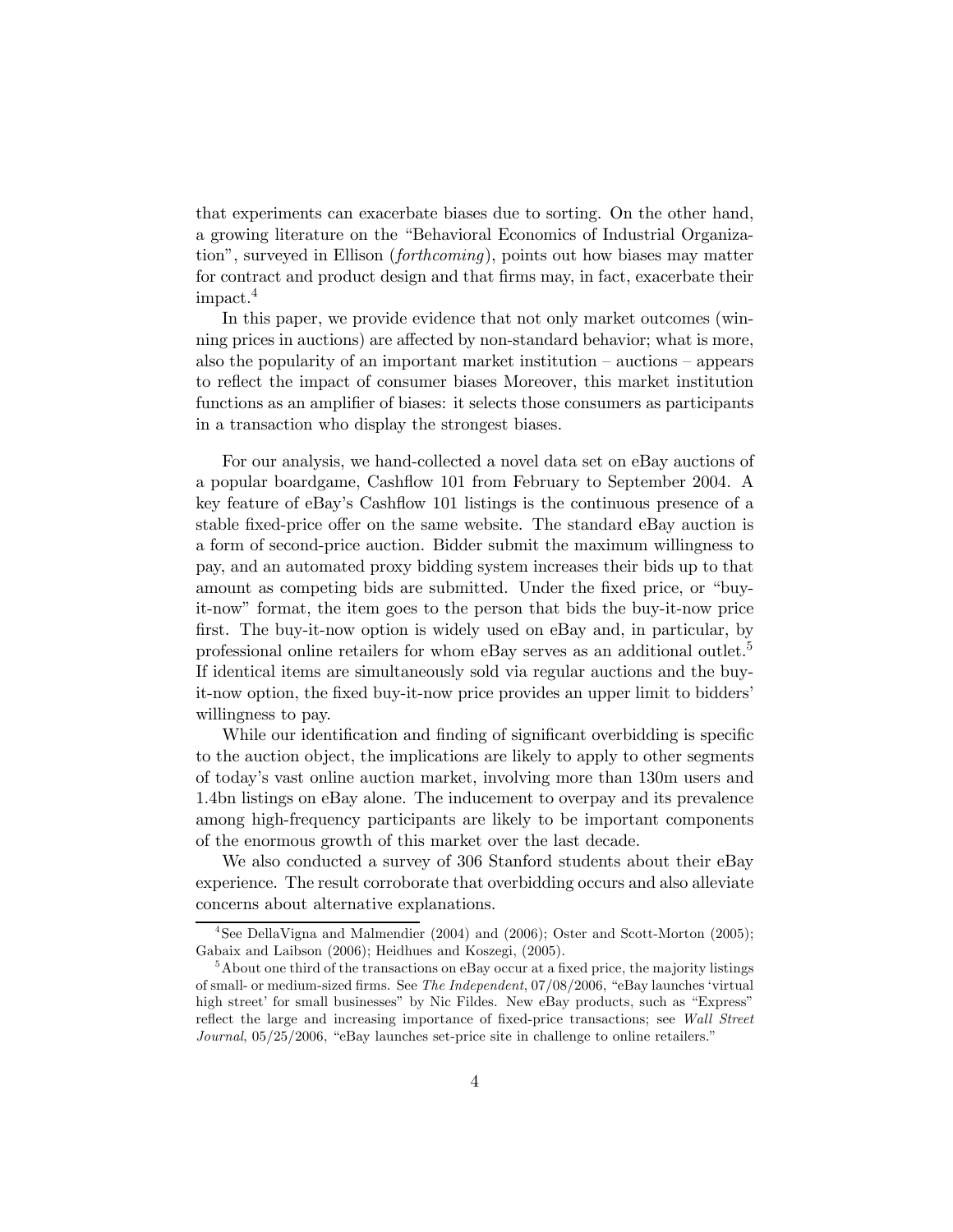Finally, we complemented our data with an experiment, asking subjects to choose which items they would like to purchase, based on their description. The experiment addresses concerns that unobserved wording differences may explain our results.

Our paper relates to a growing literature in Economic Theory and Industrial Organization, analyzing the functioning of online auction markets, surveyed in Bajari and Hortascu (2003) and (2004). Our paper relates to the literature on unstable or unknown preferences. For example, Ariely, Loewenstein, and Prelec (2003) show that subjects' valuations of products and hedonic experiences are affected by arbitrary "anchors" such as a person's social security number. Our paper also relates to previous literature on online auctions. Ariely and Simonson (2003) find that almost all eBay buyers (98.9%) bid more than the lowest price available from other websites within a 10 minute web search. On average, eBay consumers pay 15.3% more than the lowest regular online retail prices they found. Our results add to these previous findings by eliminating alternative explanations, in particular transaction costs. Using different website can be time-consuming. The user does not only need to find the website but also needs to set up separate IDs with new passwords, credit card information etc. Moreover, bidders may be paying for the trustworthiness of eBay, such as the feedback system or the payment protection plan via PayPal. Our analysis eliminates those explanations since the data contains only alternative purchasing options within eBay. We also add to the previous literature by documenting the simultaneous neglect of relevant lower prices and over-adjustment for irrelevant higher prices.

Section 2 presents some institutional background about eBay and explains the auction design. Section 3 describes the auction object, the boardgame Cashflow 101, and provides details about our data set. In Sections 4 and 5, we present the empirical results and discuss potential explanations. Section 6 concludes.

# 2 Background Facts on Online Auctions

Since their inception in 1995 (Onsale and  $e$ Bay), online auctions have undergone an explosion in volume and revenues. The largest market participant, eBay, earns profit from listing fees and sales commissions, without carrying any inventory. For 2004, the year of our sample period, eBay reported \$3.27bn revenues, and \$4.55bn for 2005. 135.5m registered users bid for,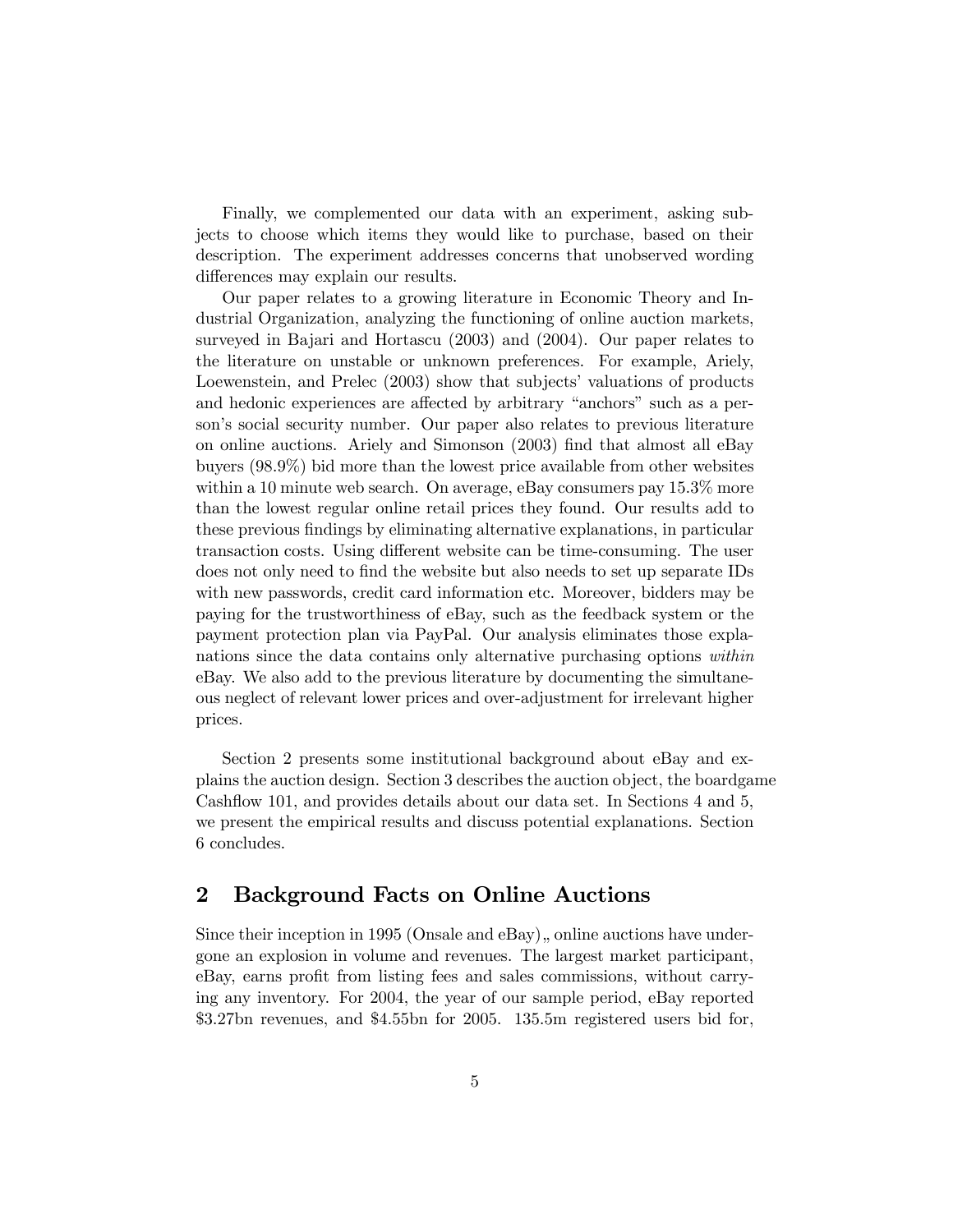bought, listed or sold an item in 2004, placing 1.4bn eBay auction listings, and the gross merchandise volume amounted to \$34.2bn.<sup>6</sup>

The success of online auctions has been traced to the reduction of transaction cost, both relative to traditional auctions and relative to classified listings (Lucking-Reiley, 2000b). The internet lowers transaction costs for sellers since they can use standardized online tools to set up the auction and do not need to organize announcements or other advertising. Buyers benefit from the low-cost online bidding technology and search engines, which reduce search cost within an auction site and between different sites. During an auctions, bidders receive automatic updates at almost no cost (via update email). Participants on both sides benefit since they do not need to physically meet and commit time for the full auction length. All of these benefits suggest that online auctions should increase consumers' price sensitivity and thus reinforce the law of one price.

To trade on eBay, users must generate an ID using a valid email address and a credit card number. Members can both sell items and bid for listed items. Sellers choose categories for the items to be listed, listing periods, and starting prices. In addition, sellers can specify a reserve price. Differently from the starting price, the reserve price is not visible to the seller. If the highest bid does not meet the secret reserve price, the seller does not have to sell the item. Sellers can choose 1, 3, 5, or 7 listing days for free; or they can choose 10 days for an extra listing fee of \$0.20 (as of our sample period). Sellers also incur the following three types of fees. First, they have to pay an insertion fee for the listing, regardless of whether an item is ultimately sold. If an item is sold, eBay charges a sales fee, which is proportional to the final sale price to the seller.<sup>7</sup> Also, if the winner makes a payment through PayPal<sup>8</sup>, another fee, in proportion to the transaction amount, is applied to the sellers' account. Buyers do not pay any fee to eBay or PayPal.

To bid for items, users have to log in using their IDs. eBay follows a modified sealed bid second price auction with a proxy bidding system. The bidder who submitted the highest bid wins the item but only pays the second-highest price plus a small increment. An overview of the increments is in Table  $I^9$ . Alternatively, items can be bought at a fixed price via the "Buy-it-now" option. Whoever bids the price first gets the item. Note that

 $6$ Annual reports 2004 and 2005.

 $^7$ Detailed information in on http://pages.ebay.com/help/sell/fees.html.

<sup>8</sup>Founded in 1998, PayPal, enables any individual or business with an email address to send and receive payments online. PayPal was acquired by eBay in 2002.

<sup>9</sup>For details see http://pages.ebay.com/help/buy/proxy-bidding.html and http://pages.ebay.com/help/welcome/questions/buy-item.html.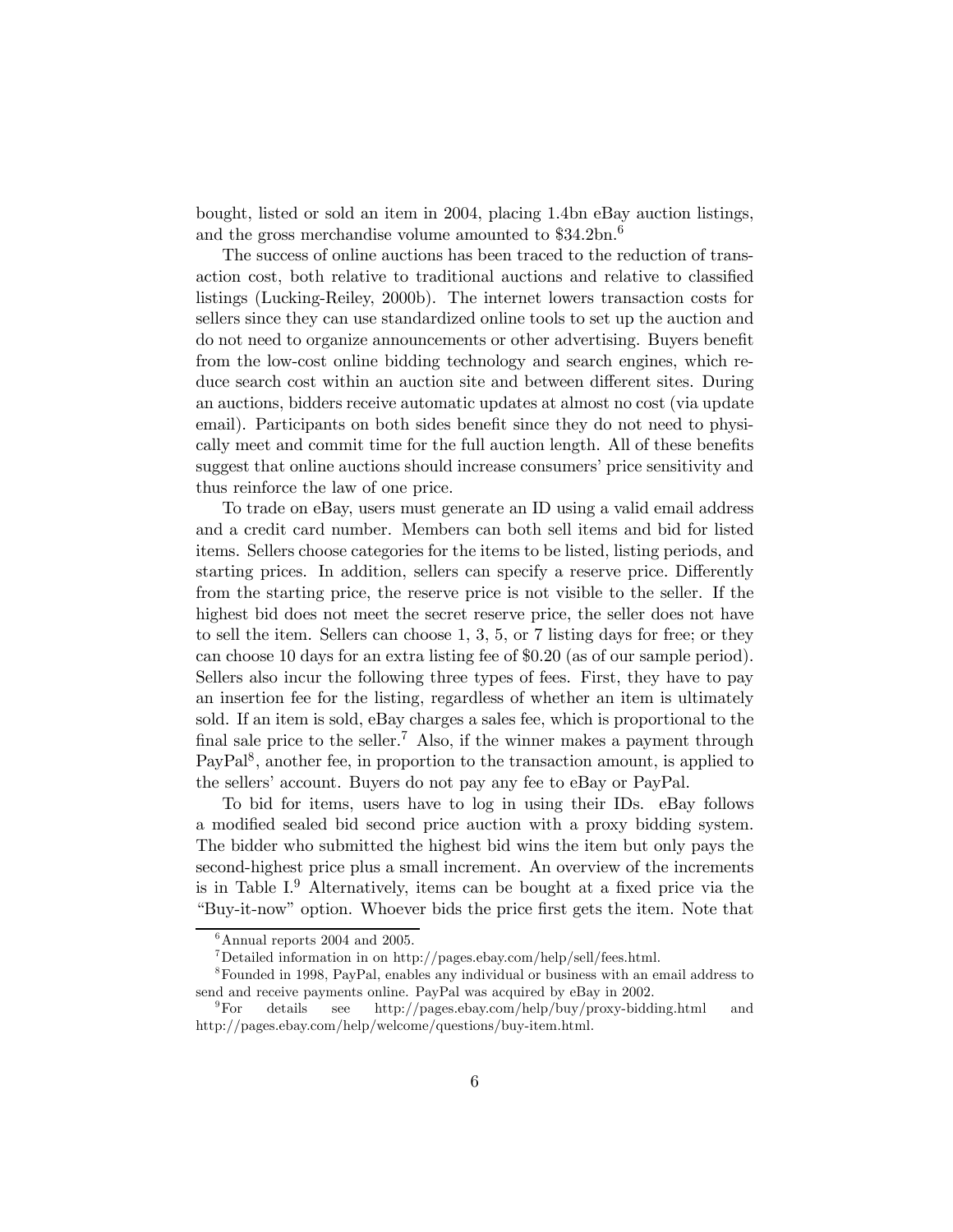items are often available multiple times in one listing. It is common that online retailers list their items using eBay. In this case, they typically offer a "buy-it-now" purchase only. EBay also offers a hybrid "auction with buy-itnow." In that case, bidders can choose immediate purchase at the buy-it-now price. However, after the first bidder decided not to click on the buy-it-now option but to place a (lower) bid, the buy-it-now option disappears.

The reliability of buyers and sellers on eBay is measured with so-called "Feedback Scores." The score is always shown in parentheses next to the user ID. It is calculated as the number of members who left a positive feedback minus the number of members who left a negative feedback. One member can only contribute to the score by  $+1$ , 0 or  $-1$ . For example, if the number of positive reactions minus number of negative reactions of a given member is positive, the score is affected by  $+1$ . An additional feedback measure is the "Positive Feedback Percentage." It is the percentage of positive feedback out of the total feedback. It is naturally volatile for bidders with a short history, and is not recorded for bidders without previous history.

## 3 The Data

We test for evidence of overbidding using a novel data set of online auctions downloaded from eBay.

#### 3.1 The Auction Object

The auction object, Cashflow 101, is a boardgame that aims at entertaining while teaching financial and accounting knowledge.<sup>10</sup> The manufacturer sells the game on his website (http://www.richdad.com) at the retail price of \$195 plus shipping cost of around \$10. <sup>11</sup> Cashflow 101 can be purchased at lower prices on eBay and from other on-line retailers. During the early period of our sample period, the boardgame was available at \$123 plus \$9.95 shipping cost from an online retailer outside eBay. The lowest outside price varies somewhat over the sample period. For example, on August 11, 2004, the lowest price we could identify was \$127.77 plus shipping cost of \$7.54.

We chose the auction market with three requirements in mind. First, our analysis requires a deep enough market for a homogenous item to provide

 $10$ Richard Kiyosaki invented the game in 1996 "to help people better understand their finances." See 'The Rising Value of Play Money', New York Times, 02/01/2004.

<sup>&</sup>lt;sup>11</sup> See http://www.richdad.com. The details of the shipping cost are (as of  $11/10/2004$ ): UPS ground \$8.47, UPS 2nd-day air \$11.64, UPS next-day air \$24.81.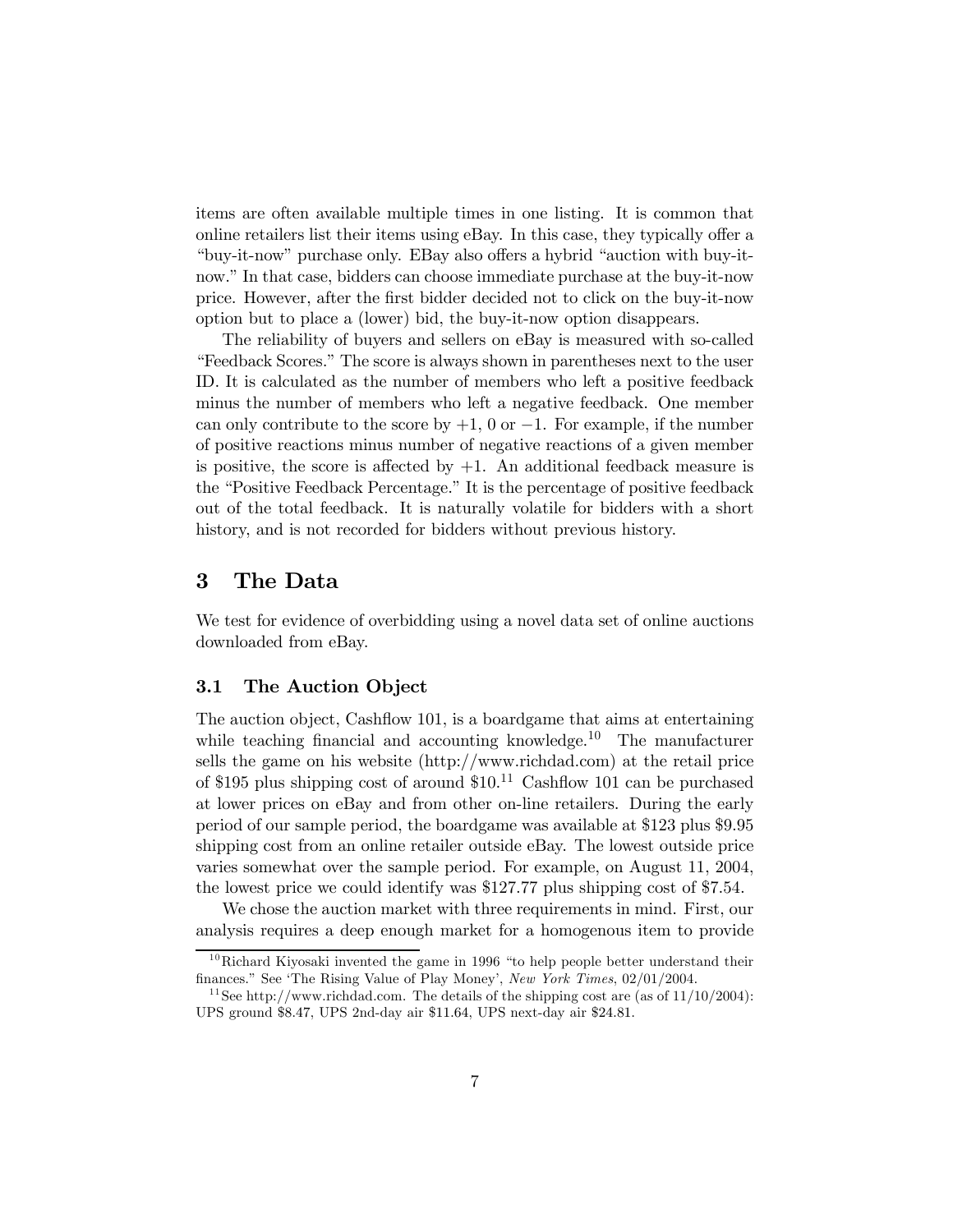sufficient statistical power. Second, we were aiming for an item with a nonnegligible price. Third, and most importantly, we aimed for a market with a stable and continuously present fixed price offered for the same good on the same webpage. In this case, any bidder who searches for the item at any time would find the fixed price offering on the screen that displays the current listings. Such a setting would allow us to use the fixed price as a upper limit for rational bidding behavior.

The auction market for Cashflow 101 satisfies all criteria. As the summary statistics in Table II reveal, its market was very active in 2004. Prices typically ranged from \$100 to \$200. Most importantly, it is a key feature of our auction data that, simultaneously, two professional retailers offered the same item on the same webpage at fixed prices, so-called "buy-it-now" prices. Both retailers posted the same fixed price of \$129.95 until end of July 2004. From August 1 on, both raised the fixed price to \$139.95.<sup>12</sup> Throughout the sample period, the sellers charged shipping costs of \$10.95 and \$9.95, respectively. Thus, eBay's "buy-it-now" price is slightly more expensive than the cheapest possible price from outside eBay.

We exploit the stability of the buy-it-now prices and argue that they provide bidders with an upper limit of their willingness to pay for Cashflow 101. Since these prices were available to any bidder at any point in time during the auctions in our sample, bidders should not have bid beyond those prices. The prices are a conservative upper limit since other individual sellers sometimes also posted fixed prices, which were lower, and because of the lower prices on other online sites.

#### 3.2 The Auction Data

We collected the data of all eBay listings of *Cashflow 101* between  $2/11/2004$ and  $9/6/2004$ . Data is missing on the days  $7/16/2004$  to  $7/24/2004$  since eBay changed the data format requiring an adjustment of our downloading format. Our initial search for all listings in U.S. currency and excluded bundled offers (e.g. with Cashflow 202 or including additional books) yielded a sample of 287 auctions and 401 fixed-price listings by the two professional sellers. We eliminate auctions that ended early or were not sold, as identified by (i) lack of an auction winner, (ii) eBay indicating that the "seller ended" the auction, or (iii) lack of a final price. This is the case in exactly 100 auctions. Out of the remaining 187 auction listings, 20 were combined with a buy-it-now option, which was exercised in 19 cases. In the one remaining

 $12$ The manufacturer's price at http://www.richdad.com remained unchanged.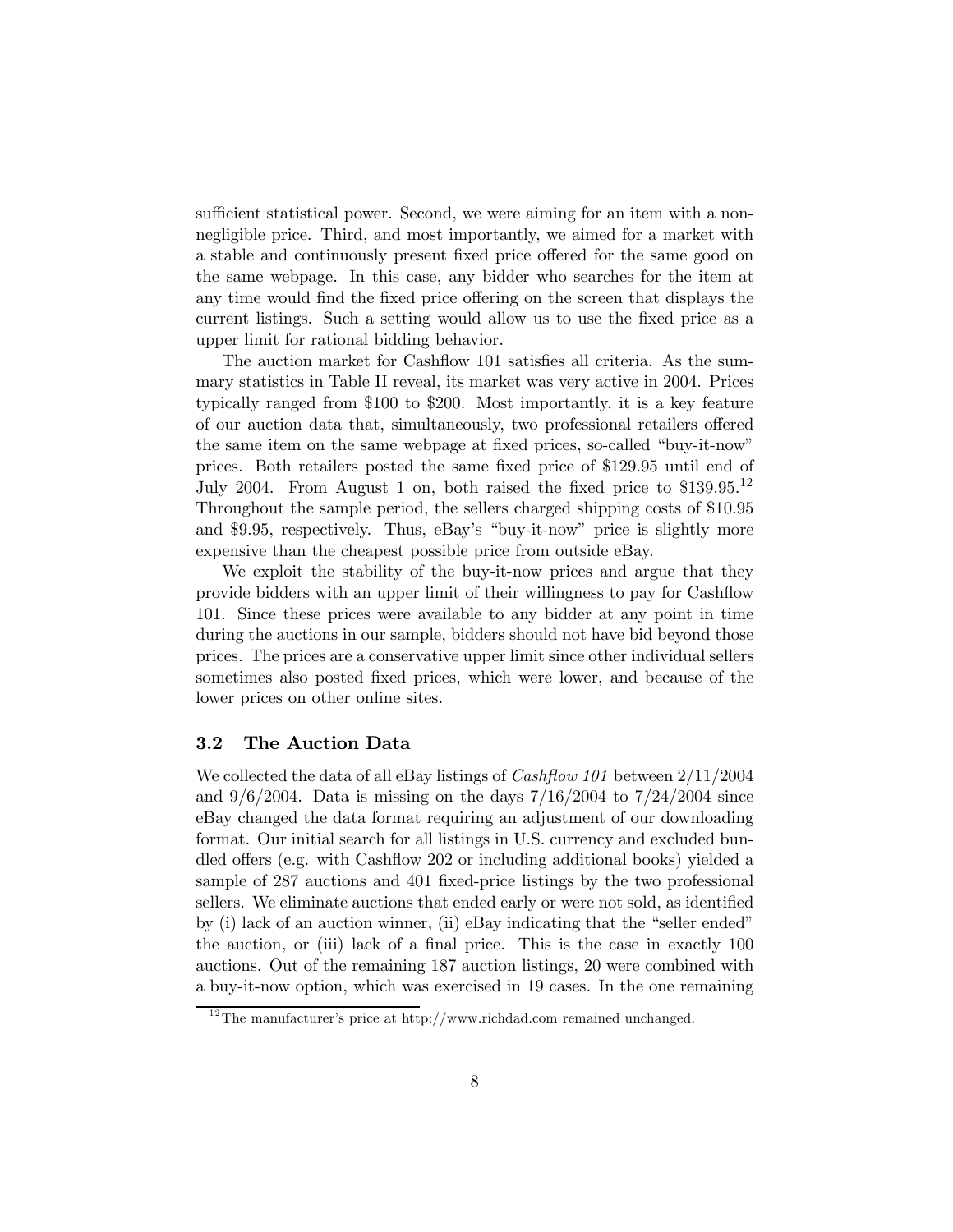case of listing with fixed-price options, the first bidder chose to bid below the buy-it-now price, and the listing became a regular auction, which is included in the sample. In the other 19 cases we could have used the (low) buy-itnow price as a tighter bound for rational bidding behavior in simultaneous auctions.<sup>13</sup> We chose to simply removed them from the sample. In order to have a conservative and consistent benchmark of high-quality buy-it-now options with anticipated price we consider only the professional buy-it-now listings. For the same reason we dropped two more auctions during which, for a few hours no professional listing was available (8/14/2004 at 15:00:00 PST to 8/20/2004 at 20:48:22 PST). in which none of the professional retailers had a listing. Our final auction sample consists of 166 listings, with details of 2, 353 bids by 806 different bidders.

In summary, every bidder in our sample of auctions who checked at any time during one of these 166 auctions the website of Cashflow 101 listing would have found the identical item, offered for immediate purchase at the buy-it-now price. Figure I displays an example of a listing webpage after the eBay member typed "Cashflow" in the search window. (Typing "Cashflow 101" would have given a more refined subset.) As shown, the listings are pre-sorted by their remaining listing time. On top are three smaller items, followed by a combined offering of Cashflow 101 and Cashflow 202. The fifth and the sixth lines contain Cashflow 101 only and are two data points of our sample. In the fifth line, we have a fixed-price listing by one of the professional retailers. In the sixth line, we have a standard auction. The availability of both types of formats on the same webpage allows us to use the buy-it-now prices as a benchmark for the maximum willingness to pay a buyer should display under standard assumptions of preferences and rationality.

The summary statistics of the auction data are displayed in Panel A of Table II. The starting price in an auction is \$46.14, well below the fixed prices. The average final price, \$132.55, points already to our first result, that a substantial subset of auctions end up above the simultaneous fixed prices. We also recorded shipping cost. However, in 27 cases, the shipping cost vary with the location of the buyer, which we could not determine. Thus, we report only the cost of the 139 cases, in which the seller set fixed shipping costs. The average auction attract 17 bids, with a standard deviation of 9 bids and the maximum number as high as 39 bids. These number

 $13$  Nine items had buy-it-now prices below \$100. In those cases, the items were sold within a few hours. Eight more buy-it-now prices were below the simultaneous buy-it-now prices of the professional retailers.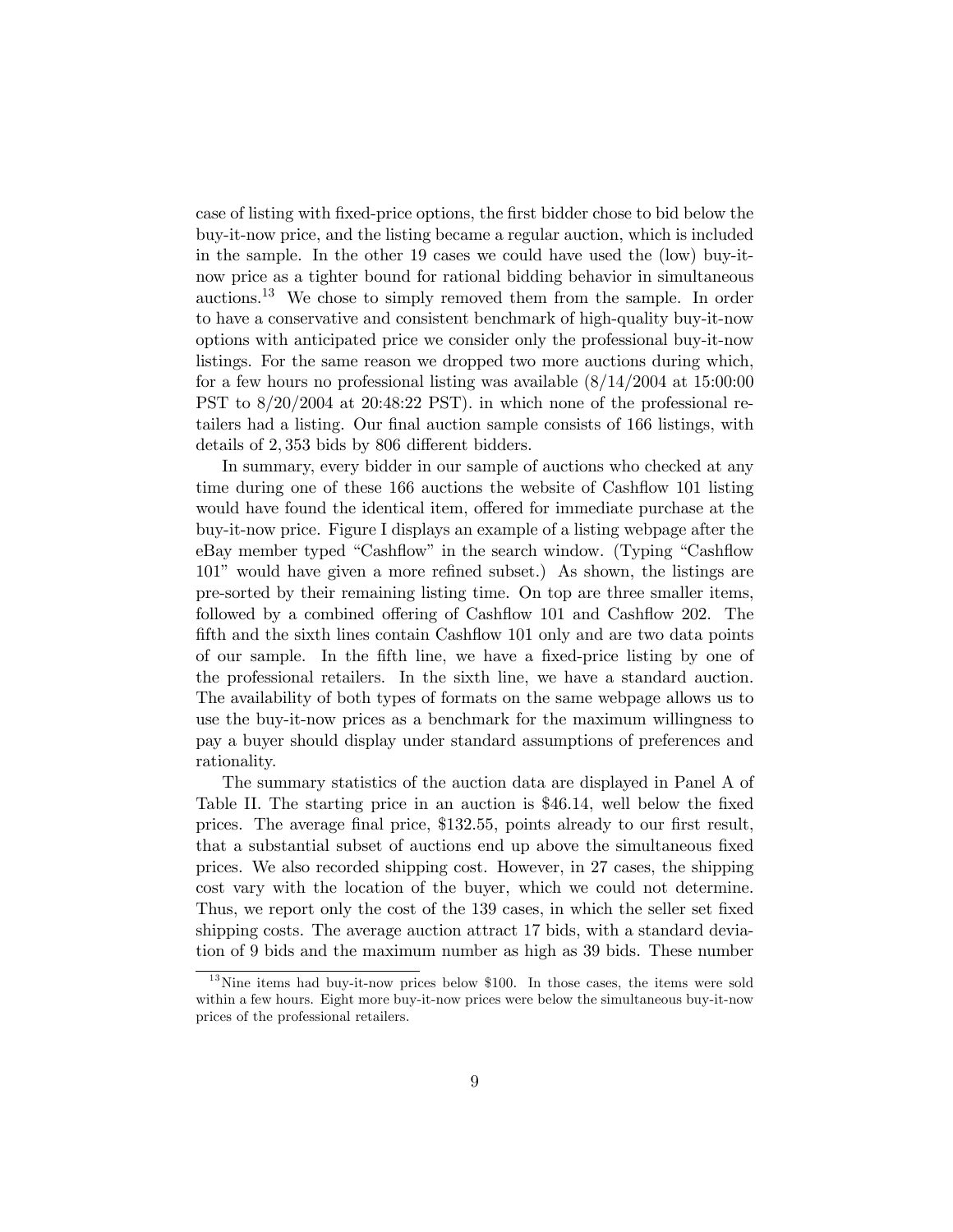includes unsuccessful attempts (bids which fail to exceed the highest submitted bid until that time). Thus, a high number of bids does not necessarily mean that there was much competition. It may indicate that some bidders did not submit their highest willingness to pay immediately, but made many bids in a row, which did not outbid the highest bid at that moment. The interpretation of the number of bids recorded is therefore noisy.

We also obtained the data on feedback scores. The average seller score is considerably higher (262) than the average buyer score (37). 16.27% of the buyers have zero feedback at the time of purchase; the median is 5. The seller score translates into a positive feedback percentage of 62.9% on average.

The distribution of auction lengths chosen by the seller shows a sharp drop after 7 days. While the percentage of sellers continuously increases with the number of days, from only 1.2% choosing one day to the vast majority (65%) choosing a seven-day listing, only 5.42% choose 10 days. The drop is likely related to the small extra fee of \$0.20.

The most common ending day is Sunday (24.7%) followed by Saturday (18.7%). Tuesday has the lowest volume, followed by Friday. 34% of the auctions end during "prime time", defined as 3 to 7 p.m. PST (following the convention of Jin and Kato (2004) and Melnik and Alm (2002)).

We also collected details in any quality differences. In 28.3% of the auctions, the listing title indicates that the board game is new, as indicated by "new," "sealed," "never used," or "NIB." In 10.8%, the title indicates prior use with the words "mint," "used," or "like new." 28.4% of the titles imply that the standard bonus tapes or videos are included. Note that both are granted by the professional sellers. Finally, about one third mention that the (higher) retailer price of the board game if purchased from the manufacturer.

We also examine the correlations among key variables. *Starting Price* and Number of Bids have a correlation of  $\rho = -0.72836$ . The strong negative correlation raises concerns about collinearity. We will thus include Starting Price and Number of Bids only alternatively in our regressions. Final Price and Explicit195 have a correlation 0.25143, already indicating the effect of explicitly mentioning the retail price. The starting price does not seem to be related to the final price. Their correlation is  $0.01720$ <sup>14</sup>

The remaining two panels of Table II provide details about the 807 bidders and 2, 353 bids in our sample. Note that, due to the eBay-induced downloading interruptions, we have the complete data only for 138 auc-

<sup>&</sup>lt;sup>14</sup>The starting price and the total price have a correlation of  $-0.02464$ .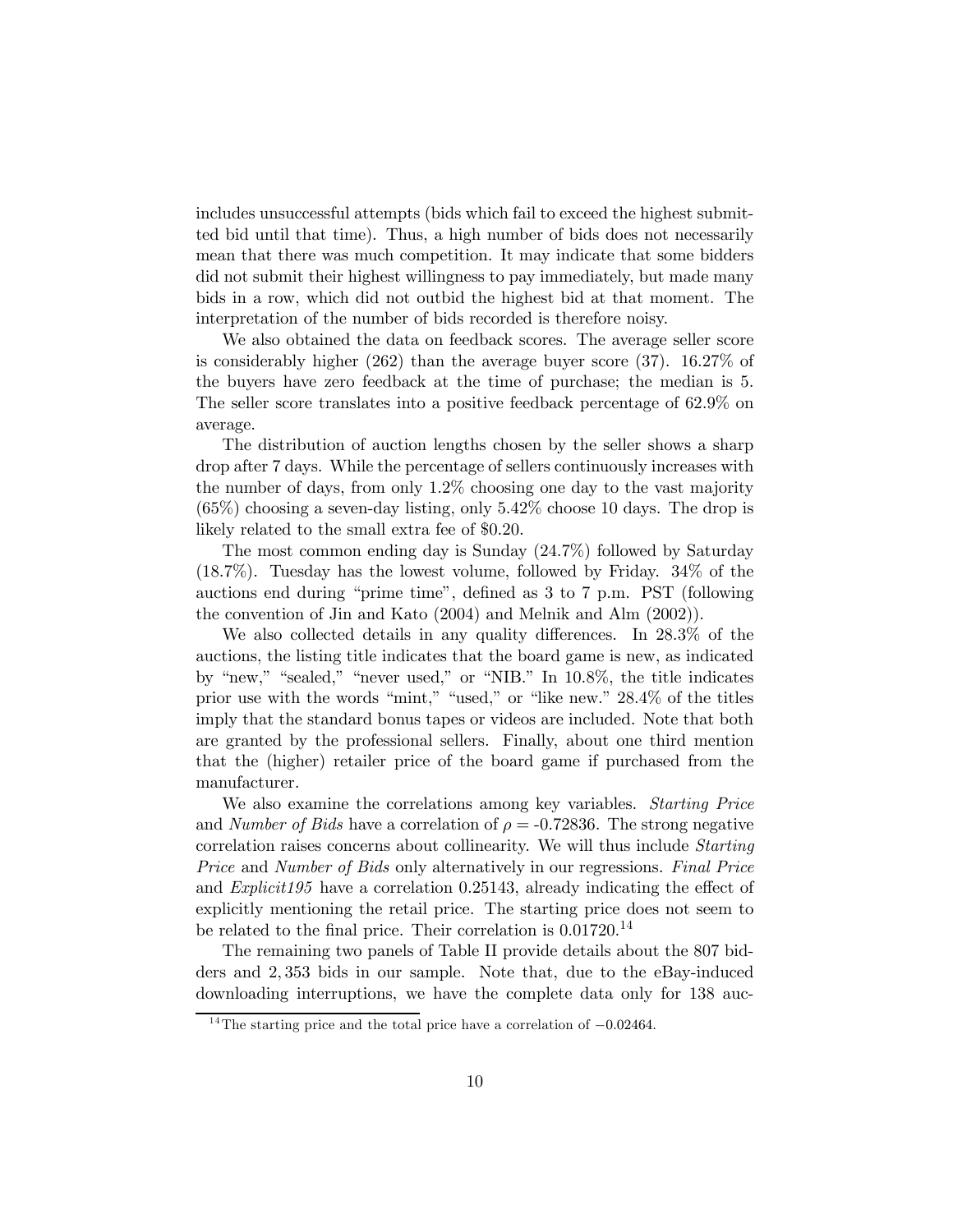tions. This information is extract from the bidding history of each auction. An example is in Figure II. The bidding history is pre-sorted by amount, and display the maximum willingness to pay, indicated by a bidder at given point in time. The only exception is the highest bid, which is not revealed. Instead, the bidding history displays the winning price, i.e. typically the second-highest bid plus increment next to the winner's ID.

In addition to recasting the information from Panel A in a bidder-level format (Panel B) and a bid-level format (Panel C), Panel B also reveals that bidders bid on average twice in a given auction and thrice overall (on any Cashflow 101 auction). About 6% of the bids come in within the last hour of a listing, more than  $3\%$  during the last 5 minutes.<sup>15</sup>

The vast majority of bidders does not acquire another Cashflow 101 after having won an auction. There are only 2 exception.

## 4 Overbidding

Our empirical analysis proceeds as follows. We first provide evidence of overbidding relative to the simultaneously available fixed-price on the same website, and discuss a number of alternative explanations for this empirical finding. We then analyze the circumstances under which overbidding occurs. In the following Section, we trace the significant amount of overbidding to a relatively small number of "overbidders.",We show that few users who bid beyond the buy-it-now price suffice to generate overbidding on average. We also show that experience does not eliminate such suboptimal bidding behavior.

Evidence of overbidding was already implicit in the summary statistics of Table II. The average starting price is \$46.14, is far below the simultaneous fixed-price offering of the board game. The most common range for the starting price (about 45%) is below \$20, indicating that sellers think that a low starting price can attract more bidders. However, the average final price amounts to \$132.55. In Table III, we show:

Fact 1. In  $43\%$  of all auctions, the final price is higher than the simultaneously available fixed price for the same good.

 $15$  Bidders can automatize last-minute bidding, using software programs to automatically place a bid in the closing seconds of an online auction, e. g. from http://www.snip.pl .EBay originally prohibited the use of automated programs on its auction site and sued some of the providers. The company now acknowledges the existence of automated bid programs, and refers to them as "outbid" services in its help section.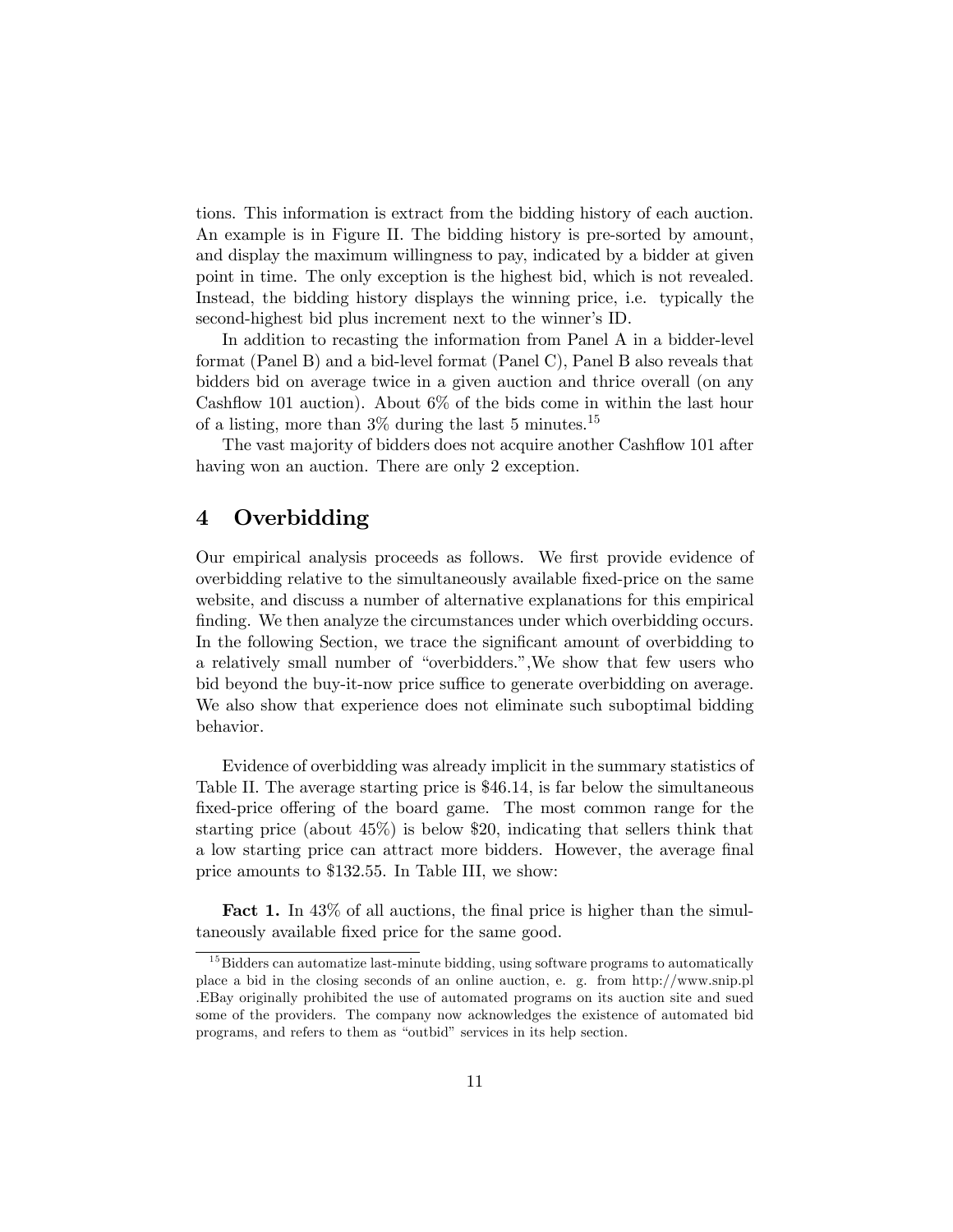Thus, a significant number of auction winners deviate from the optimal bidding behavior — to buy the item either at a price below the fixed-price in an auction or, else, at the fixed price. Notice that such a better bidding strategy is easy to implement. Bidder can submit a willingness to pay that is identical to (or lower than) the buy-it-now price. If they receive an outbid notice, they can return to the fixed-price offering.<sup>16</sup> Thus, a large portion of winners appears to choose a bidding strategy that is inconsistent with our standard model of preferences and beliefs.

Robustness. Before we explores the determinants and consequences of such behavior, we explore a number of alternative explanations for this phenomenon.

1. Noise. As indicated in Table III, the *average* price resulting from an auction lies only \$0.80 above the concurrent fixed price. Thus, overbidding may appear small  $-$  in absolute and relative to the value of the object and could be justified by the transaction cost of returning to the buy-it-now item after having been outbid.

To test whether overbidding is constrained to cents in order of magnitude we study the entire distribution of the amount overbid. As shown in Table III, overbidding exceeds the magnitude of cents for a significant subset of auction winners. More than a quarter of all auctions end up \$10 above the alternative fixed price. 16% imply overpayment by more than \$20.

The six graphs of Figure III display histograms and kernel densities of the Final Prices. The histograms in Panel A are in bins of \$5 width. The histograms in Panel B are in bins of \$1 width. The histograms are overlaid with a kernel density estimate, using the Epanechnikov kernel with an "optimal" halfwidth. (The optimal width is the width that would minimize the mean integrated squared error if the data were Gaussian and a Gaussian kernel were used.)

2. Shipping cost. Another hypothesis is that the overbidding result disappears once we take shipping cost into account.

 $16$ It is also noteworthy that the information about current and past buy-it-now prices is available from eBay via the so-called eBay Marketplace Research. This eBay service requires a subscription fee (e.g. \$2.99 for one-time access) and offers information about average selling prices, price range, average buy-it-now price, and average shipping cost (http://pages.ebay.com/marketplace\_research/detailed-comparison.html). Using this service (or researching past transactions themselves), bidders can easily find out that the BIN is constant over long periods.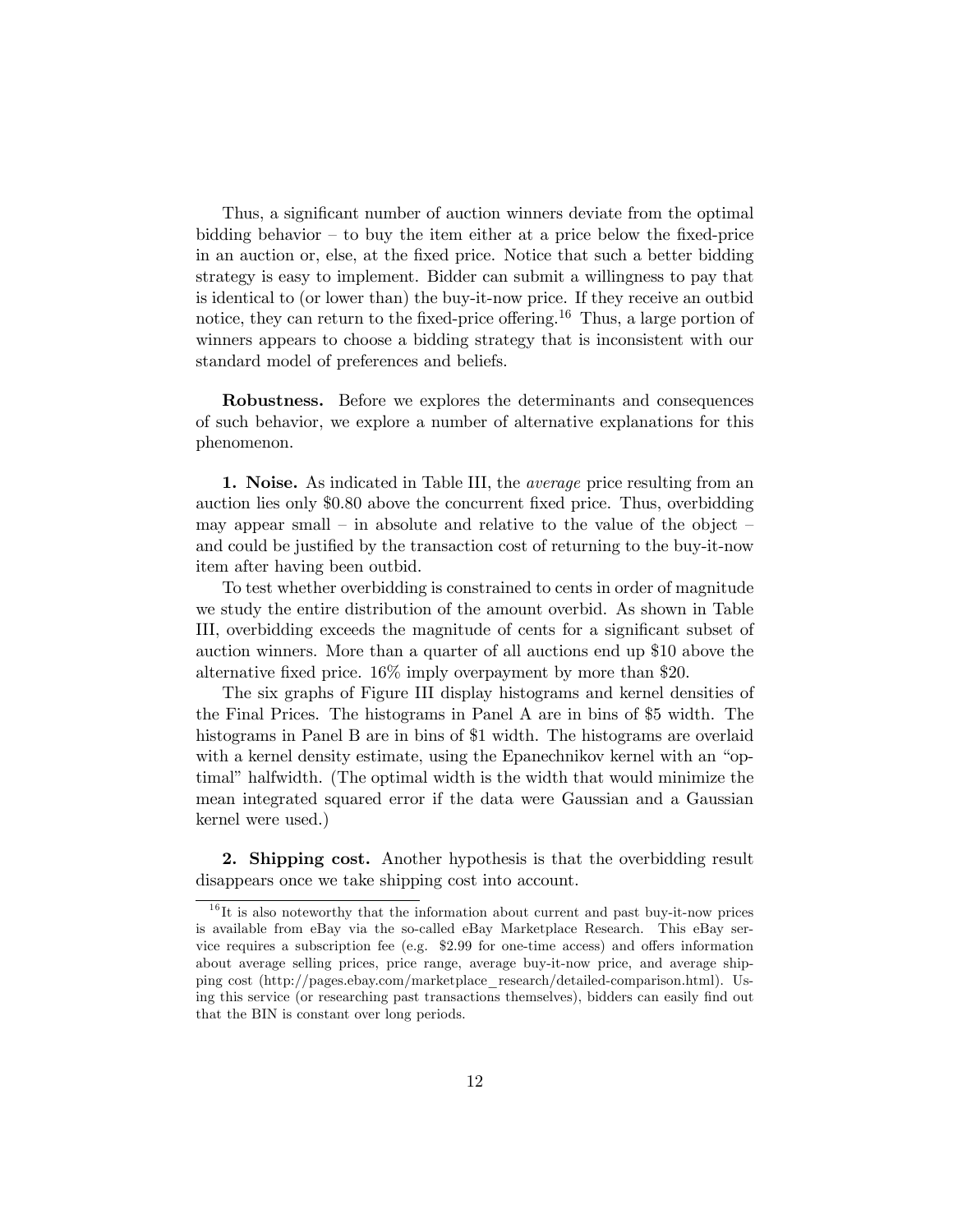The opposite is the case. This result becomes even sharper if we consider difference in shipping costs between auctions and the fixed-price offering of the professional sellers. The majority of sellers, 84% (in 139 auctions), choose the option to charge flat shipping costs. For the other 27 cases, either the bidder had to contact the seller or the cost depended on the distance from the seller's location.<sup>17</sup> The mean shipping cost is \$12.51. The average total price (including shipping costs) amounts to \$144.68. Accounting for shipping costs, 72% of the auctions end above the simultaneously available buy-it-now price and corresponding (lower) shipping costs.

Accounting for shipping cost, we also find that almost half of the auctions lead to overpayment by more than \$10. In 35% of all cases, the overpayment amounts to more than \$20; and still a quarter of final prices are \$30 higher than the concurrent fixed-price option.

3. Quality Differences. A third concerns is that differences in quality between the items in high-price auctions and the items in the fixed-price offering explain the differences in price.

It is indeed the case that the quality of the boardgame varies somewhat between the different listings. Some boardgames are entirely new, in exactly the same condition as those offered by the manufacturer. In other cases, the boardgame was opened and played several times. Cassette tapes and other bonus items may be missing. Some sellers list the boardgame only. However, the two professional sellers offers only brand new items that include all "bonuses" of the original boardgames such as three audio cassettes and one VHS. They sometimes include even more bonuses such as a fake onemillion-dollar bill, a handout with boardgame playing tips, or free access to some financial service websites. In addition, the professional sellers offer a six month return policy. The return policy in individual auctions was typically worse.<sup>18</sup>

Thus, the item quality of professionally sellers is (if anything) systematically higher. The buy-it-now price is therefore an even more conservative

 $17$ As alternative to setting a "flat shipping cost" the seller can opt for variable shipping costs that depend on the winner's location. Typically, the seller opts for the "shipping cost calculator" of eBay. The buyer can type his or her zip code into the calculator and learns the approximate shipping cost. There are also cases where the seller simply states that "the winner should contact the seller regarding the shipping cost." In both cases, the information is not available to us.

 $18$ The item descriptions say "6 Month No Risk Return Policy" for one retailers and "Your Bullet-Proof Protection... If, by the 180th day (six months) of evaluating CASHFLOW<sup> $\&$ </sup> 101, you are not absolutely delighted with the game, we want you to send the game back to us and we will gladly refund your entire purchase price - no questions asked." for the other retailers.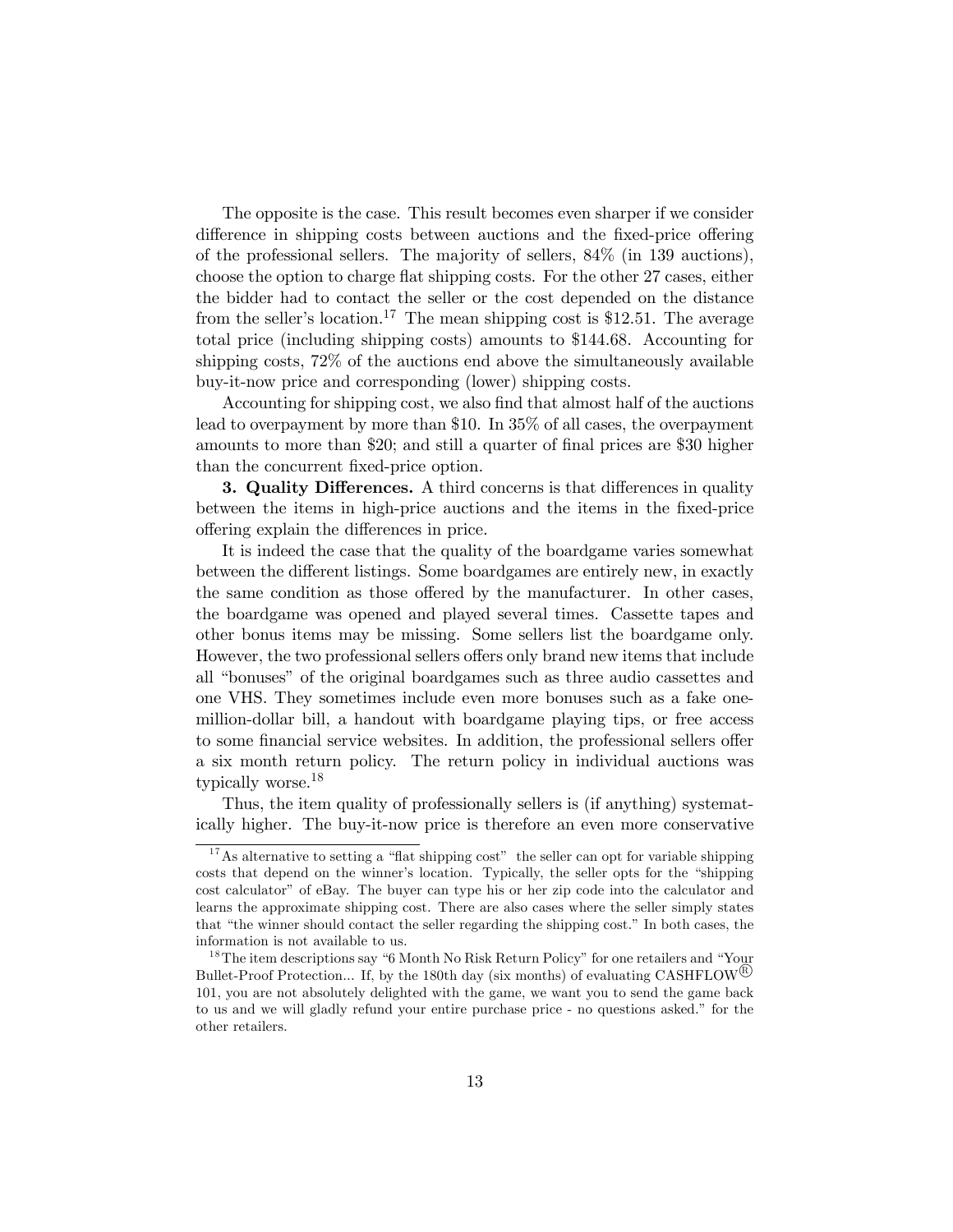comparison for the final price in the individual auctions.

4. Seller reputation. Another potential explanation regards the reputation of the sellers. Consumers may be willing to pay more for items they can buy from a trustworthy seller.

Using the eBay feedback score of sellers as a measure of trustworthiness, however, differences in seller reputation strengthen our results. The two professional retailers have considerably better Feedback Scores than ordinary individual users. One retailer had a score of 2849, with a Positive Feedback rate of 100% as of October 1, 2004. This seller received one neutral feedback which does not affect the Feedback Scores and no negative feedback at all. The overall positive feedback received was 2959. The other seller had an even higher feedback score of 3107 as of  $10/1/2004$ , with a *Positive Feedback* rate of 99.9%. There were 3111 members who left positive feedback and four members who left negative feedback. The total positive feedback received was 3333. Negative feedback was received once in the previous 12 months.

A related concern is that buyers may prefer auctions of non-professional sellers over the buy-it-now offerings of professional retailers, for example due to past (bad) experiences.

To address this concern of a bad "buy-it-now reputation", we conducted a large survey among 306 Stanford students.

(Details about the survey to be filled in.)

We found that the opposite is the case. The eBay users in our sample (50.83%) were well aware of the meaning of a buy-it-now offering and expressed a preference for buy-it-now transactions.

5. Unobserved quality differences. All of the measurable differences between auctions and buy-it-now transactions, discussed above, suggest that buyers should be willing to pay weakly more for the buy-it-now items than for the auction items.

A remaining concern is that unmeasured (i.e. unobserved) wording differences may explain our findings. For example, some aspect of the item description of the professional seller may turn potential buyers away and stir them towards the auction.

To address this concern, we conducted a hypothetical experiment with 99 Stanford students. The students received two randomly drawn item descriptions from auctions in our sample and one of the two item descriptions by a professional retailer. Any seller identification and prices were removed from the description. The order of the descriptions was randomized among the subjects. Subjects were asked which of the items they would prefer to purchase, assuming that prices and all eBay listing details (remaining time,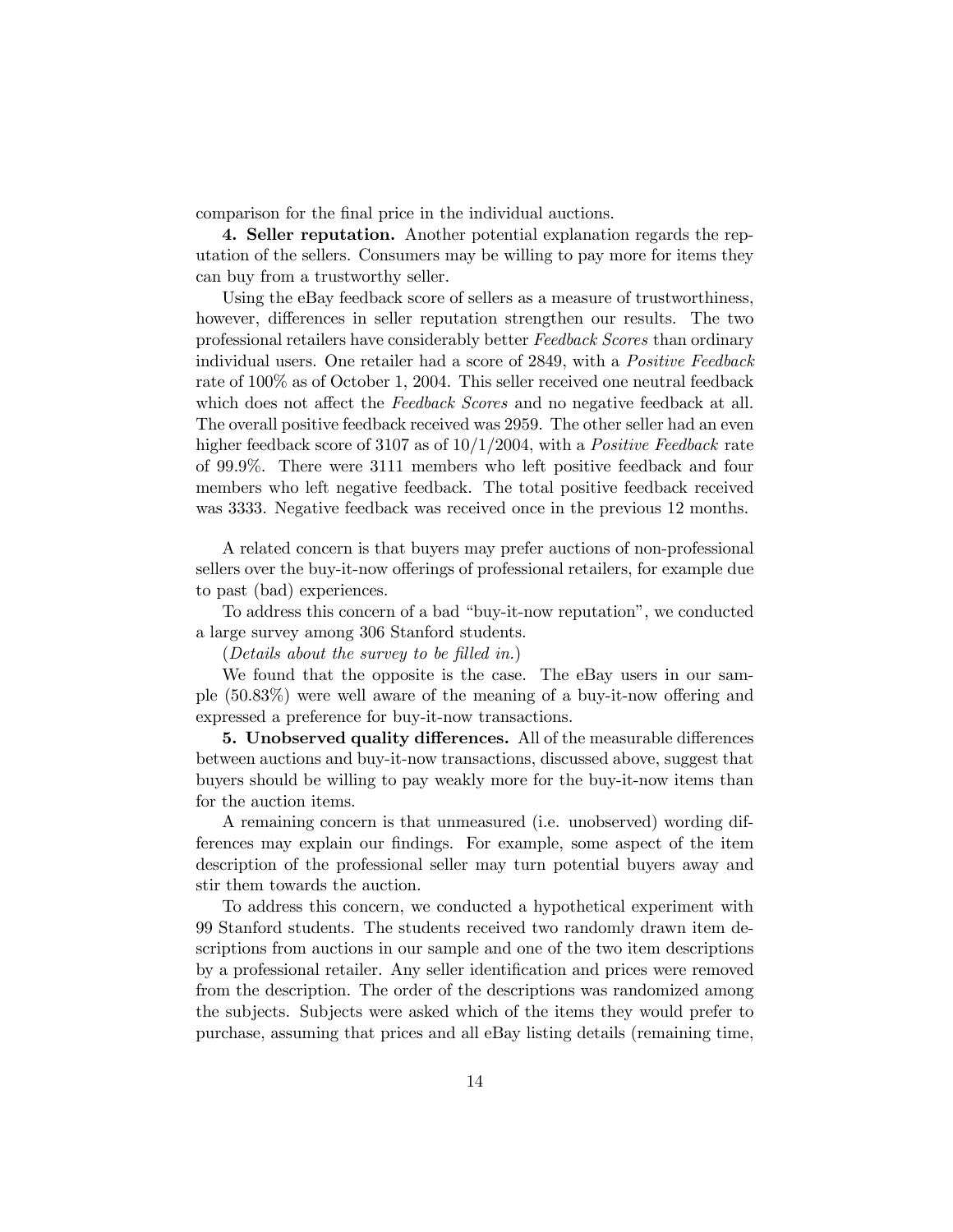number of bids) were identical. It was also possible to express indifference between different items. Over 77% chose the buy-it-now item. After they made their choice, the students were also asked to explain their preference. Most commonly, they mentioned the more professional description and the money-back guarantee of the professional seller.

Given the significant amount of overbidding, we perform basic regression analyses to test for the features of an auction setting that trigger overbidding.

Fact 2. Overbidding is positively related to (i) auction length, (ii) mentioning of the (higher) manufacturer price in the item description, (iii) the number of bids, (iv) the number of simultaneous auctions, and (v) the position of an auction on top of the webpage.

In Table IV we relate the amount of *Overpayment*, defined as *Total Price* - ('buy-it-now' price) - (buy-it-now shipping cost) to the auction characteristics described in the summary statistics of Table II.

The most important and consistent determinant is the explicit statement in the description that the retail price is \$195. Only the dummy variable *Explicit195* has a positive coefficient with  $95\%$  statistically significant t-statistics. The total price is positively related to the auction length. However, Table IV also implies that one additional day of auction duration increases the final price by \$1.2 in most specifications. The latter finding suggests that it would increase sellers' profits to pay the extra fees for a 10-day auction period (at most \$0.20 as of 2004). The data suggests that buyers may not fully account for the potential increase. While it is the case that the vast majority (65.0%) chooses the maximum number of free days, only 4.7% are incurring the \$0.20-fee and choose a ten-day listing period. While the data is evidently insufficient to test whether the optimality of sellers' choice of auction length (both due to the lack of sufficient variation and, most importantly, exogenous variation), the sharp contrast between the frequency of free listing days (95.3%) and the frequency of auction lengths with an additional fee  $(4.7\%)$  allows for the question whether buyers may underestimate the value of additional days of listing.

What is the relationship between a starting price and the final price? One view is that a low starting price can induce more number of bidders, and thus would push the price up with more competition. Another view is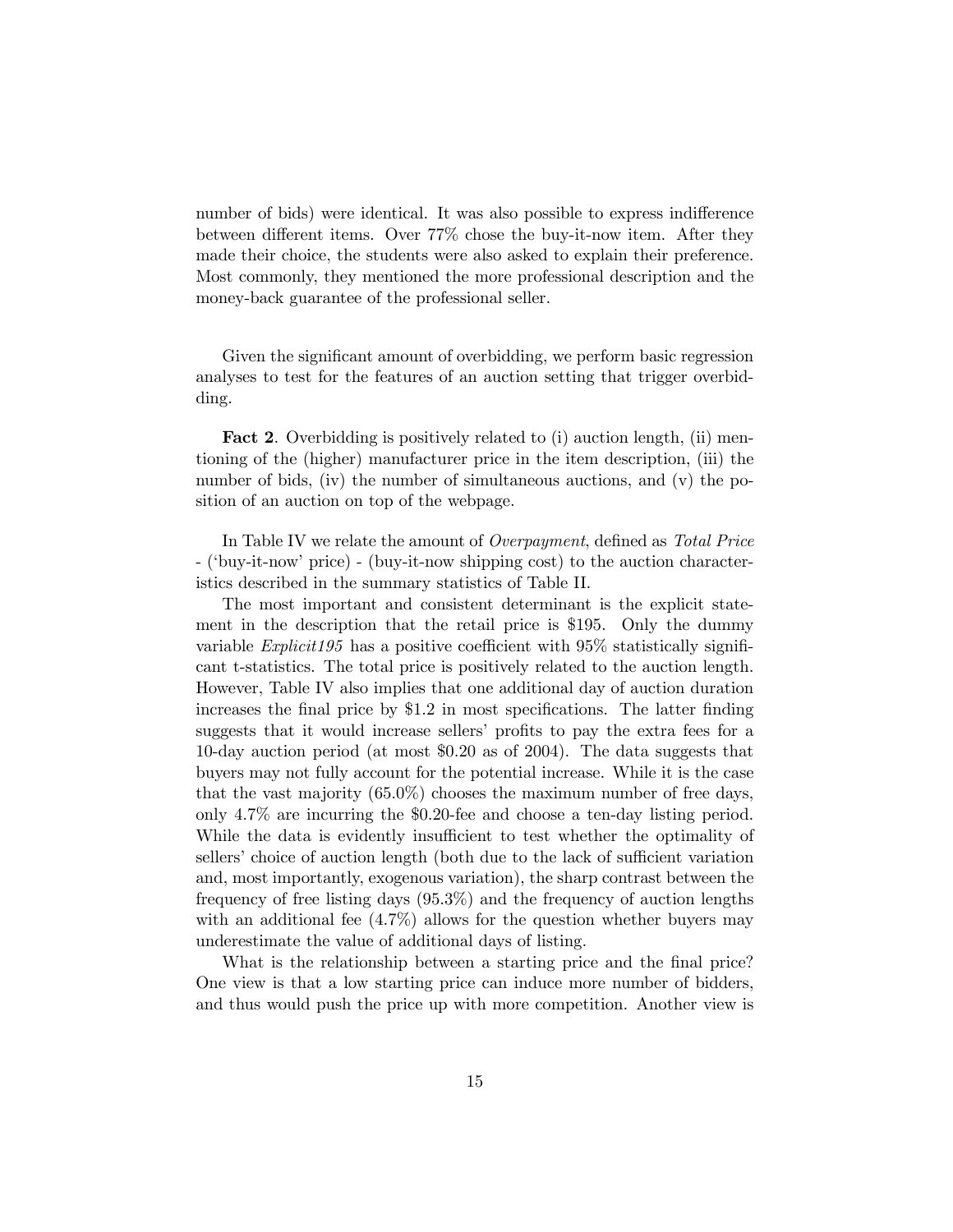that a low starting price will have an anchoring effect<sup>19</sup> so that the final price will be low as well. The effect of the starting price on the final price is not clear in our analysis, with the regression coefficient virtually 0.

We also observe that a winner's Feedback Score is negatively related to the final price, though not significantly so. The interaction of buyer feedback and explicit195, shown in Column IV, is positive and significant. This implies that the effect of explicitly stating that the retail price is \$195 is driven by experienced buyers. This result suggest that experience and sorting do not ameliorate overbidding. To the opposite, those with most market experience display the biggest overreaction to an (irrelevant) higher outside price. To examine the effect of the auction end day, we also include dummy variables for each day but Tuesday in addition as regressors. Column IV shows that the regression coefficients for the day dummies are insignificant. Adding these dummies (all or one by one) has little impact on the results.

Robustness. Using overpayment in terms of final prices, rather than accounting for shipping costs, yields similar results. The results are also similar if we use the subset of data that were collected before the "buy-it-now" price increase (Feb. 20th to the end of July, 2004). Adding the number of bids as independent variable decreases the coefficient of Explicit195 somewhat, produces positive coefficients for Starting Price, and increases the R-square. This specification also leads to a larger negative intercept compared to the regression without Number of bids.

Finally, instead of using the log transformation of the buyers and sellers' Feedback scores, the actual raw scores were used, and the results were similar.

The linear regression framework above shows which determinants lead to how much of a higher price. Alternatively, we may ask which determinants trigger bidders to cross the threshold of the buy-it-now price. For the latter analysis, we use a logit model. The dependent variable is an indicator equal to 1 if the total price is above "buy-it-now" and 0 otherwise. As shown in Table V,  $Explicit195$  still has a large positive coefficient, though it does not reach conventional levels of statistical significance. Only the effect of Auction Length remains statistically significant.

Table VI confirms that the effect of *Explicit195* is driven by bidders with high rather than low experience and is statistically significant for the group of bidders with highest experience (top 15%).

 $19$ People sometimes have a bias towards the number that was initially given to them when estimating true value of something. The initial number can be arbitrary and not directly related with the true value (Kahneman, Tversky  $(1974)[42]$ ).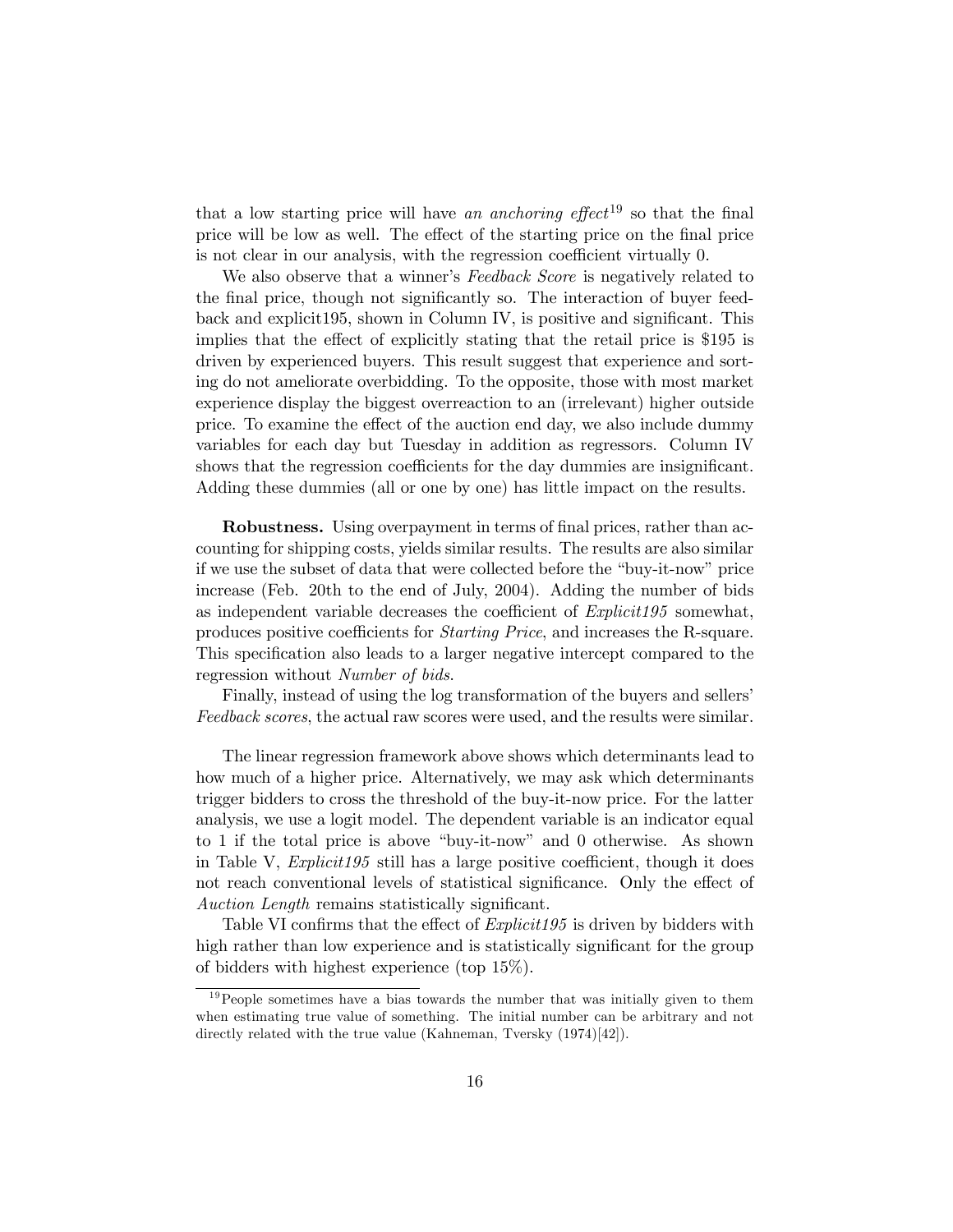To be added: Description of conditional logit analysis. See Table VI. Bidders are more likely to bid on an item if eBay's automatic pre-sorting by "time remaining" puts the listing on top of the webpage. This holds controlling for the time remaining.

Most aspects can be explained in a model of limited attention. In fact, 89.9% of overbids are follow-up bids to earlier bids below the fixed price by the same bidder in the same auction (only 77.2% if accounting for shipping cost). This suggests that bidders may originally choose the auction in hope for a lower price than the fixed price. At a later stage, however, they might not remember or be unwilling to return to the buy-it-now offering.

# 5 Market Amplification of Overbidding

This Section describes that, while the majority of auctions end up at too high a price, only few bidders display the inclination to overbid.

See Table VII.

We then describe that frequent market interaction does not eliminate the bias.

Buyers with the highest feedback scores choose, if anything, worse bidding strategies.

See Table VIII.

Thus sorting and experience does not eliminate the relevance of this bias for real-world market interaction studied in this paper.

The latter result also implies that the non-standard bidding behavior, analyzed in this paper, does not reflect standard search cost. Those users who are most familiar with the display format and who are most likely to have seen numerous buy-it-now offerings before, are most likely to be induced to overbid.

## 6 Conclusion

Our results suggest that a subset of bidders pay insufficient attention to alternative lower prices for the identical item on the same website. At the same time, mentioning the irrelevant higher retail price of \$195 does attract attention and affects bidding. The latter results may reflect an anchoring effect (see Kahneman, Tversky (1974)[42] or Rabin (1998)[38]). Previous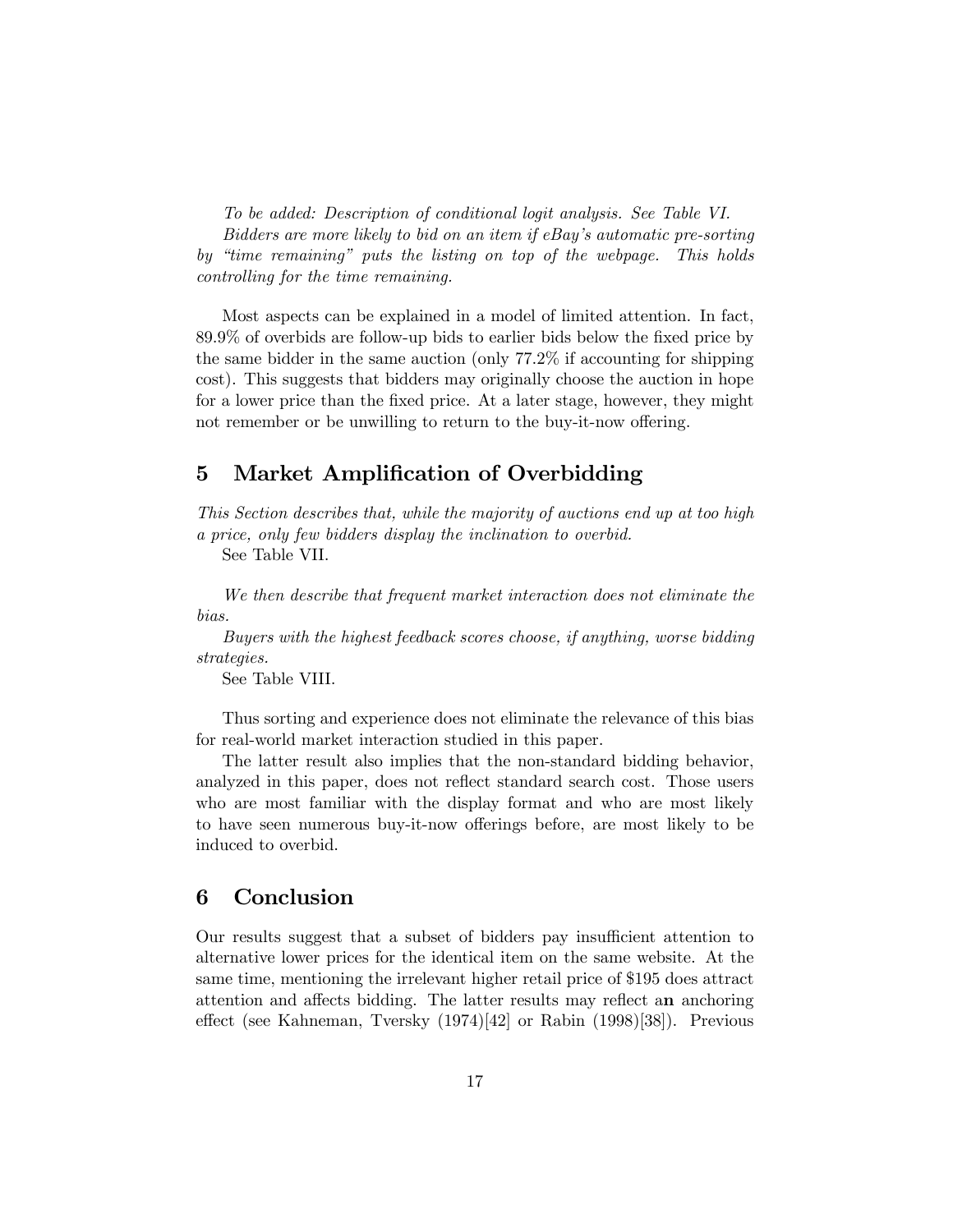psychology literature argues that the insufficient adjustment (here: to market prices) after anchoring is not reduced by much even when people are aware of its influence, or when subjects' payoffs depended on their responses. (Chapman and Johnson  $(2002)[10]$ ). It is also possible that some fraction of the final price is impacted by competitive bidding, or 'bidding fever.' Or, bidders may gain utility from the gambling process and therefore bid more. Our research design does not allow us to disentangle these explanations. Our findings do, however, indicate that standard rational models of bidding behavior, even accounting for search cost, are insufficient to explain overbidding. Moreover, while only a minority of consumers displays overbidding behavior, the nature of the auction selects precisely those consumers as winners and, thus, amplify the effect of biases in the market.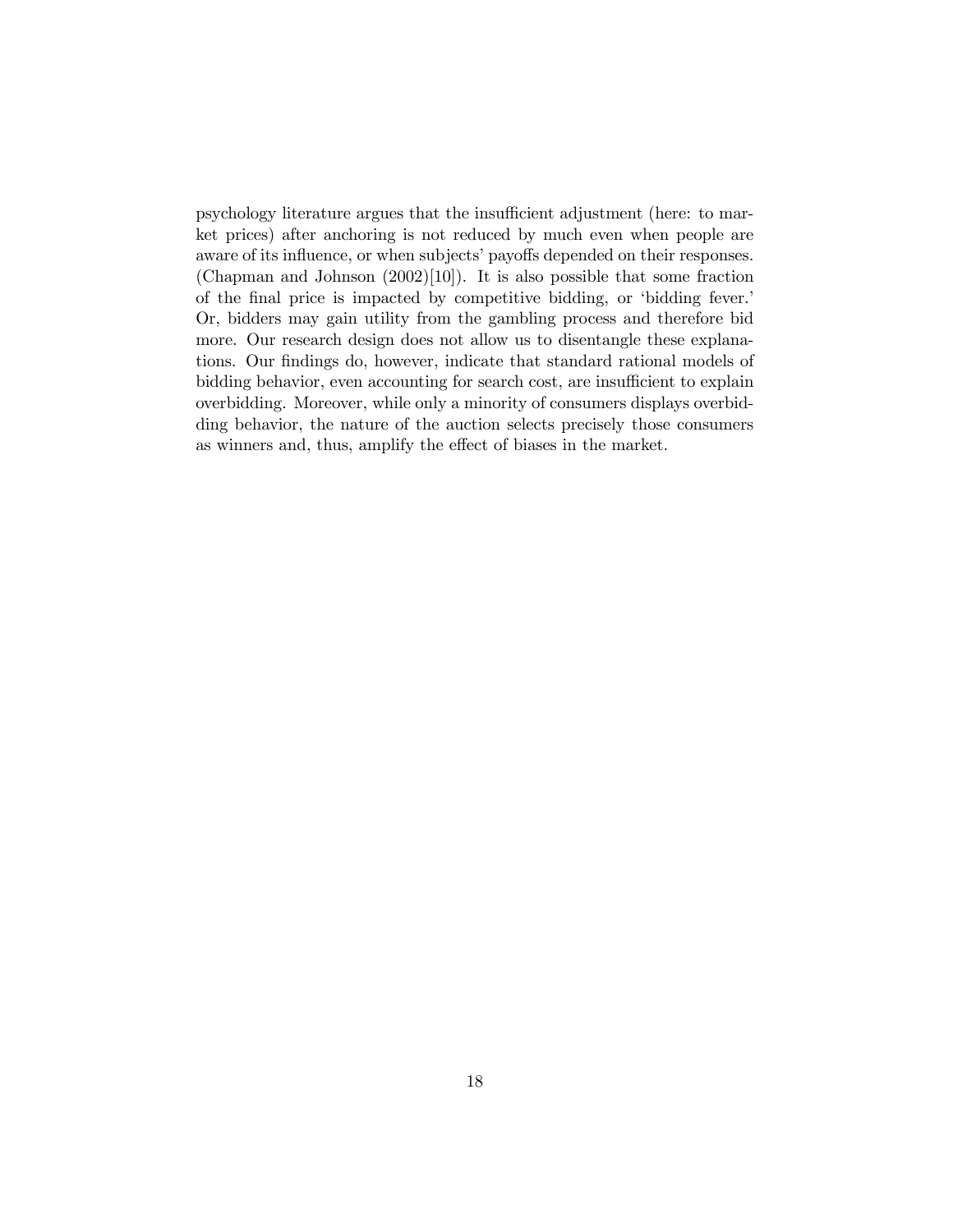## References

- [1] Ariely, Dan and Itamar Simonson, 2001. "Buying, Bidding, Playing, or Competing? Value Assessment and Decision Dynamics in Online Auctions." Journal of Consumer Psychology, vol. 13(1 & 2), pp. 113- 123.
- [2] Ariely, Dan; Koszegi, Botond; Mazar, Nina; and Kristina Shampan'er, 2004. "Price-Sensitive Preferences." Working Paper.
- [3] Ariely, Dan; Loewenstein, George; and Drazen Prelec, 2003. "Coherent Arbitrariness : Stable Demand Curves without Stable Preferences." Quarterly Journal of Economics, vol. 118(1), pp.73-105.
- [4] Bajari, Patrick and Ali Hortacsu, 2003. "The Winner's Curse, Reserve Prices and Endogenous Entry: Empirical Insights From eBay Auctions." Rand Journal of Economics, vol. 3(2), pp. 329-355.
- [5] Bajari, Patrick and Ali Hortacsu, 2004. "Economic Insights from Internet auctions." Journal of Economic Literature, vol. 42, pp. 457-486.
- [6] Barberis, Nicholas and Richard Thaler. "A Survey of Behavioral Finance." In George M. Constantinides, Milton Harris, and Rene' Stultz (Eds.), Handbook of the Economics of Finance, North Holland Amsterdam: Elsevier Science, 2003.
- [7] Berk, Jonathan; Hughson, Eric; and Kirk Vandezande, 1996. "The Price is Right, But Are the Bids? An Investigation of Rational Decision." The American Economic Review, vol. 86(4), pp. 954-970.
- [8] Camerer, Colin, 1998. "Can Asset Markets Be Manipulated? A Field Experiment with Race Track Betting." The Journal of Political Economy, vol. 106(3), pp. 457-482.
- [9] Chapman, Gretchen and Eric Johnson, 1999. "Anchoring, Activation and the Construction of Value." Organizational Behavior and Human Decision Processes, vol. 79, pp. 115-153.
- [10] Chapman, Gretchen and Eric Johnson. "Incorporating the Irrelevant: Anchors in Judgments of Belief and Value." In T. Gilovich, D. W. Griffin, D. Kahneman (Eds.), The Psychology of Intuitive Judgment: Heuristics and Biases. New York: Cambridge University Press, 2002.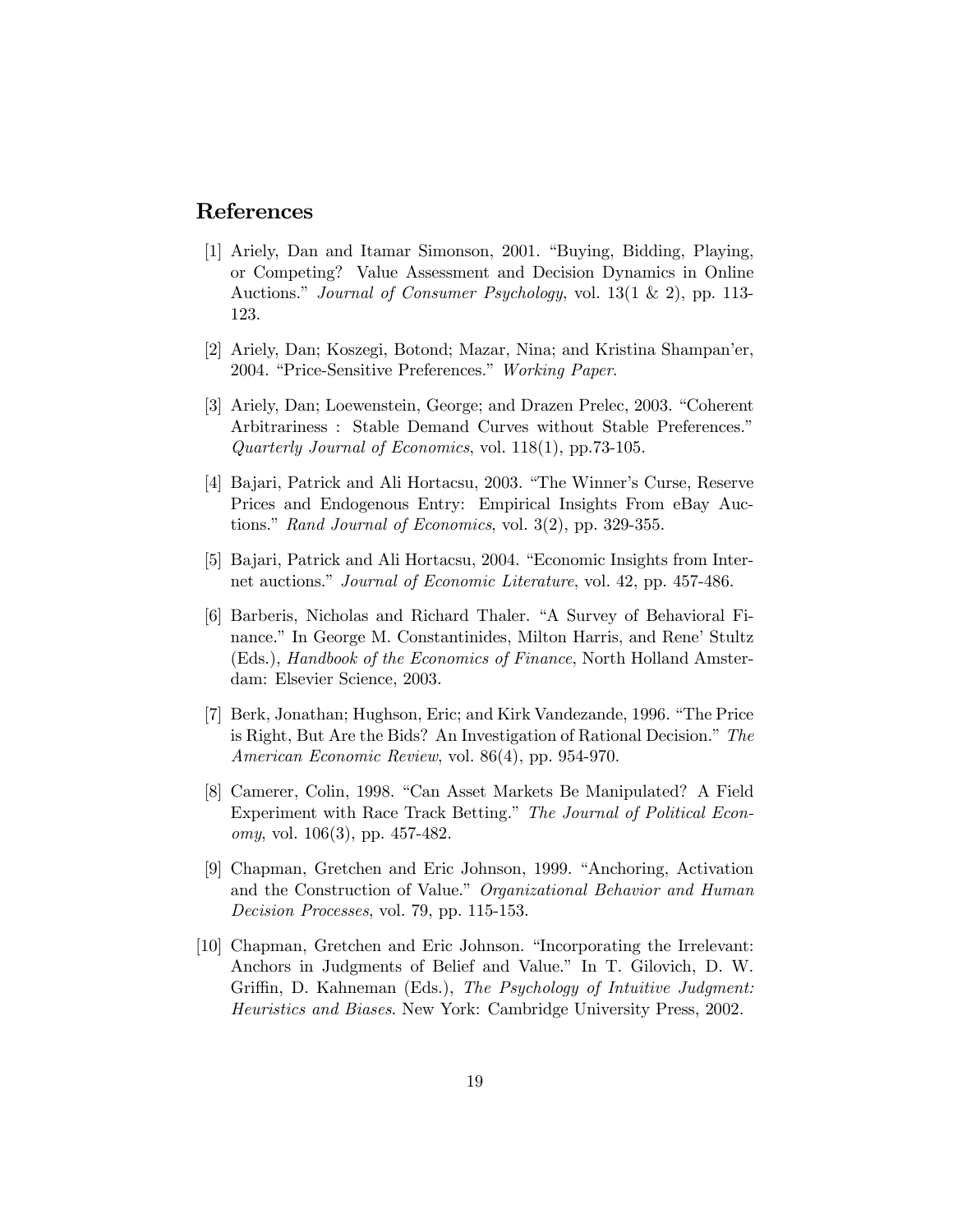- [11] DellaVigna, Stefano and Ulrike Malmendier, 2004. "Contract Design and Self-Control : Theory and Evidence" Quarterly Journal of Economics, vol. 119(2), pp. 353-402.
- [12] DellaVigna, Stefano and Ulrike Malmendier, 2006. "Paying Not to Go to the Gym." American Economic Review, vol. 96 (3).
- [13] Dewally, Michael and Louis Ederington, 2004. "What Attracts Bidders to Online Auctions and What is Their Incremental Price Impact?" Working Paper.
- [14] Ellison, Glenn, 2005. "Bounded Rationality in Industrial Organization." In: Richard Blundell, Whitney Newey, and Torsten Persson (eds.), Advances in Economics and Econometrics: Theory and Applications, Ninth World Congress, Cambridge University Press, forthcoming.
- [15] Dholakia, Utpaul and Itamar Simonson, 2005. "The Effect of Explicit Reference Points on Consumer Choice and Online Bidding Behavior." Marketing Science, vol. 24(2), pp. 206-217.
- [16] Gabaix, Xavier and David Laibson, 2006. "Shrouded Attributes, Consumer Myopia, and Information Suppression in Competitive Markets," Quarterly Journal of Economics, vol. 121 (2), p. 505-540.
- [17] Girard, Paul Frédéric and Senn, Félix, 1929. Manuel Élémentaire de Droit Romain. 8th edition, Paris.
- [18] Goeree, Jacob and Theo Offerman, 2003. "Winner's Curse Without Overbidding." European Economic Review, vol. 47(4), pp. 625 - 644.
- [19] Huberman, Gur and Tomer Regev, 2001. "Contagious Speculation and a Cure for Cancer : A Nonevent That Made Stock Prices Soar." The Journal of Finance, vol. 56(1), pp. 387-396.
- [20] Jin, Zhe and Andrew Kato, 2005. "Consumer Frauds and the Uninformed: Evidence from An Online Field Experiment." Working Paper.
- [21] Kagel, John, 1995. "Auctions: A Survey of Experimental Research." In: The Handbook of Experimental Economics, edited by J.H. Kagel and A.E. Roth, Princeton University Press..
- [22] Kopelman, Richard and Anne Davis, 2004. " A Demonstration of the Anchoring Effect." Decision Sciences Journal of Innovative Education, vol. 2, pp. 203-206.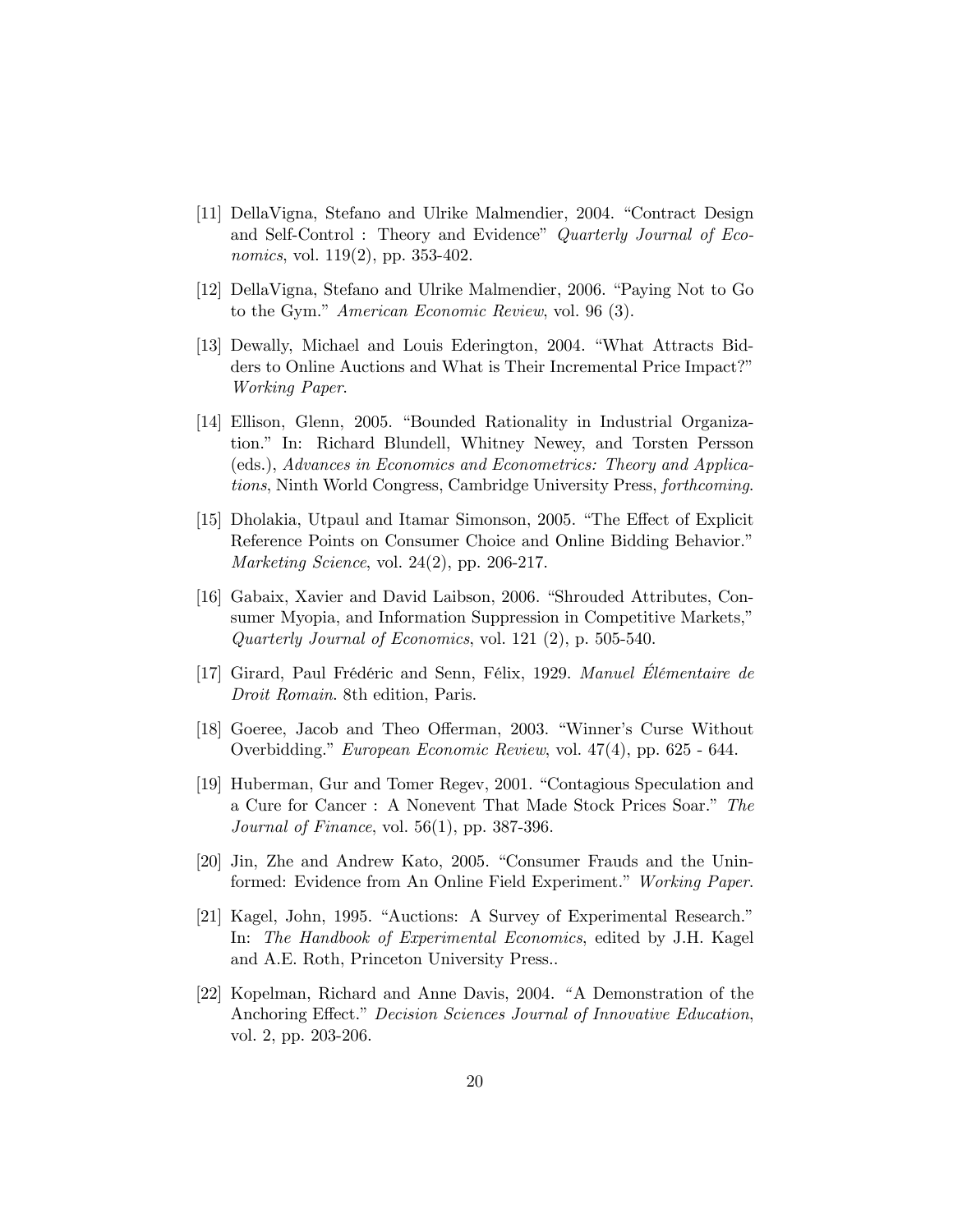- [23] Krishna, Vijay. Auction Theory. San Diego: Academic Press, 2002.
- [24] Ku, Gillian, Deepak Malhotra, and J. Keith Murnighan, 2005. "Towards a Competitive Arousal Model of Decision Making: A Study of Auction Fever in Live and Internet Auctions." Organizational Behavior and Human Decision Processes, vol. 96(2), pp. 89-103.
- [25] Ku, Gillian and J. Keith Murnighan, 2003. "Cognitions and Emotions in Internet Auction Bidding : Tommy Bahama Surfs eBay." Working Paper.
- [26] Lei, Qin, 2004. "Financial Value of Reputation." Working Paper.
- [27] Lucking-Reiley, David, 2000a. "Vickrey Auctions in Practice: From Nineteenth-Century Philately to Twenty-First-Century E-Commerce." Journal of Economic Perspectives, vol. 14, no. 3, pp. 183-192.
- [28] Lucking-Reiley, David 2000b. "Auctions on the Internet: What's Being Auctioned, and How?" Journal of Industrial Economics, vol. 48, no. 3, pp. 227-252.
- [29] Lucking-Reiley, David; Bryan, Doug; Prasad, Naghi; and Daniel Reeves, 2000. "Pennies from eBay : the Determinants of Price in Online Auctions." Working Paper.
- [30] Hasker, Kevin; Gonzalez, Raul; and Robin Sickles, 2004. "An Analysis of Strategic Behavior and Consumer Surplus in eBay Auctions." Working Paper.
- [31] Heidhues, Paul and Botond Köszegi, 2005. "The Impact of Consumer Loss Aversion on Pricing." Working Paper, May 2005.
- [32] Hossain, Tanjim and Morgan, John, 2006. "...Plus Shipping and Handling: Revenue (Non)Equivalence in Field Experiments on eBay." In: Advances in Economic Analysis & Policy, vol. 6(2), Article 3.
- [33] Houser, Daniel and John Wooders, 2005. "Reputation in Auctions : Theory, and Evidence from eBay." Working Paper.
- [34] Malmendier, Ulrike, 2002. Societas Publicanorum. Böhlau Verlag, Cologne/Vienna.
- [35] Melnik, Mikhail and James Alm, 2002. "Does a Seller's eCommerce Reputation Matter? Evidence from eBay Auctions." Journal of Industrial Economics, vol. 50, pp. 337-349.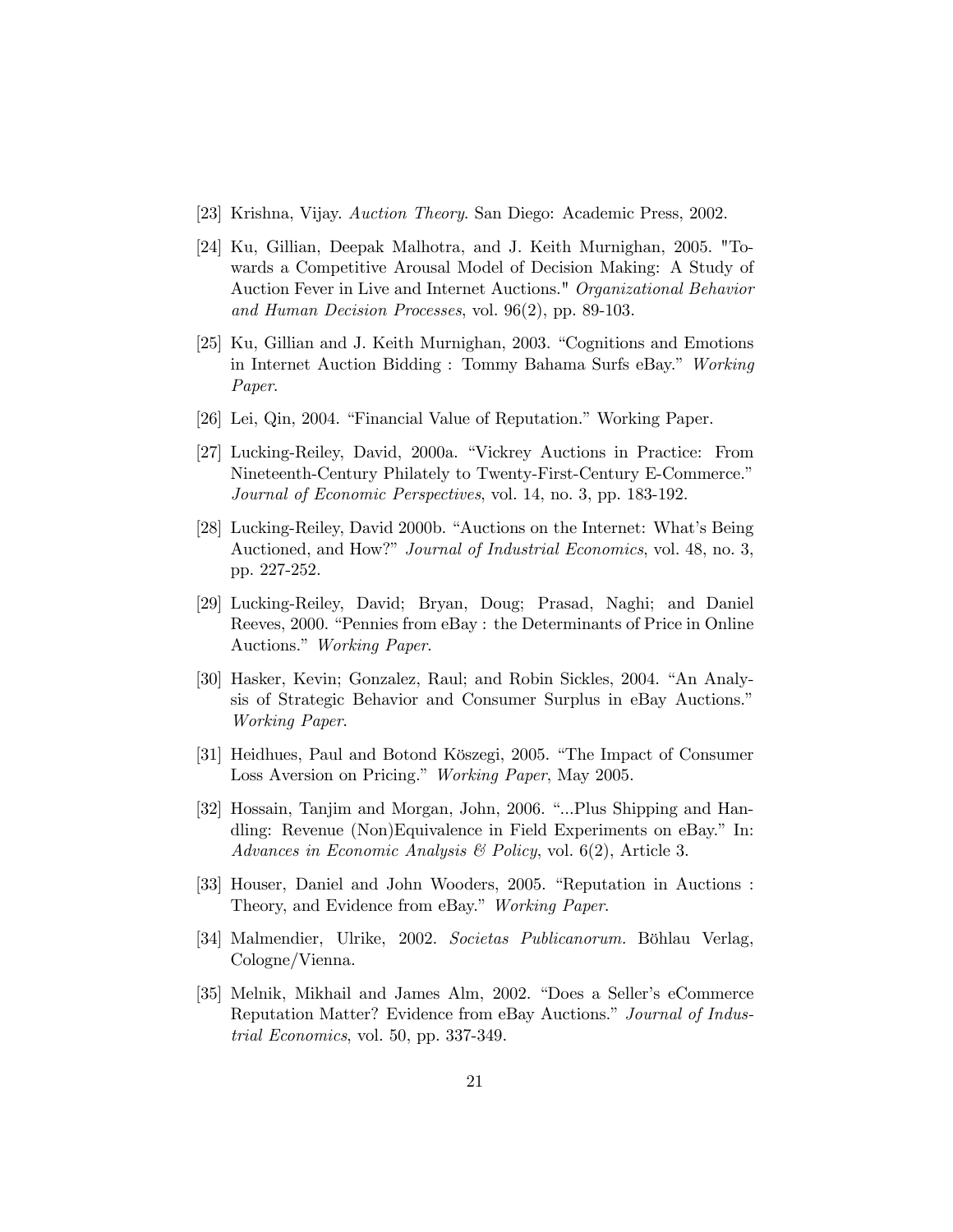- [36] Milgrom, Paul, 1987. "Auction Theory." Advances in Economic Theory: Fifth World Congress, edited by Truman Bewley, London: Cambridge University Press, 1987.
- [37] Oster, Sharon and Fiona Scott-Morton, 2005. "Behavioral Biases Meet the Market: The Case of Magazine Subscription Prices," The B.E. Journals in Advances in Economic Analysis and Policy, vol. 5(1), Article 1.
- [38] Rabin, Matthew, 1998. "Psychology and Economics." Journal of Economic Literature, vol. 36(1), pp. 11-46.
- [39] Resnick, Paul; Zeckhauser, Richard; Freidman, Eric; and Ko Kuwabara, 2000. "Reputation Systems." Communications of the ACM, vol. 43(12), pp. 45-48.
- [40] Resnick, Paul and Richard Zeckhauser. "Trust Among Strangers in Internet Transactions: Empirical Analysis of eBay's Reputation System." In M. R. Baye, editor, The Economics of the Internet and E-Commerce, vol. 11 of Advances in Applied Microeconomics. Amsterdam: Elsevier Science, 2002.
- [41] Strack, Fritz and Thomas Mussweiler, 1997. "Explaining the Enigmatic Anchoring Effect: Mechanisms of Selective Accessibility." Journal of Personality and Social Psychology, vol. 73, pp. 437-446.
- [42] Tversky, Amos and Daniel Kahneman, 1974. "Judgment Under Uncertainty: Heuristics and Biases." Science, vol. 185, pp. 1124-1131.
- [43] VanBoven, Leaf; Dunning, David; and George Loewenstein, 2000. "Egocentric Empathy Gaps Between Owners and Buyers: Misperceptions of the Endowment Effect." Journal of Personality and Social Psychology, vol. 79(1), pp. 66-76.
- [44] Vickery, William, 1961. "Counterspeculation, Auctions and Competitive Sealed Tenders." Journal of Finance, vol. 16(1), pp. 8-37.
- [45] Wang, Joseph, 2003. "Is Last Minute Bidding Bad?" Working Paper.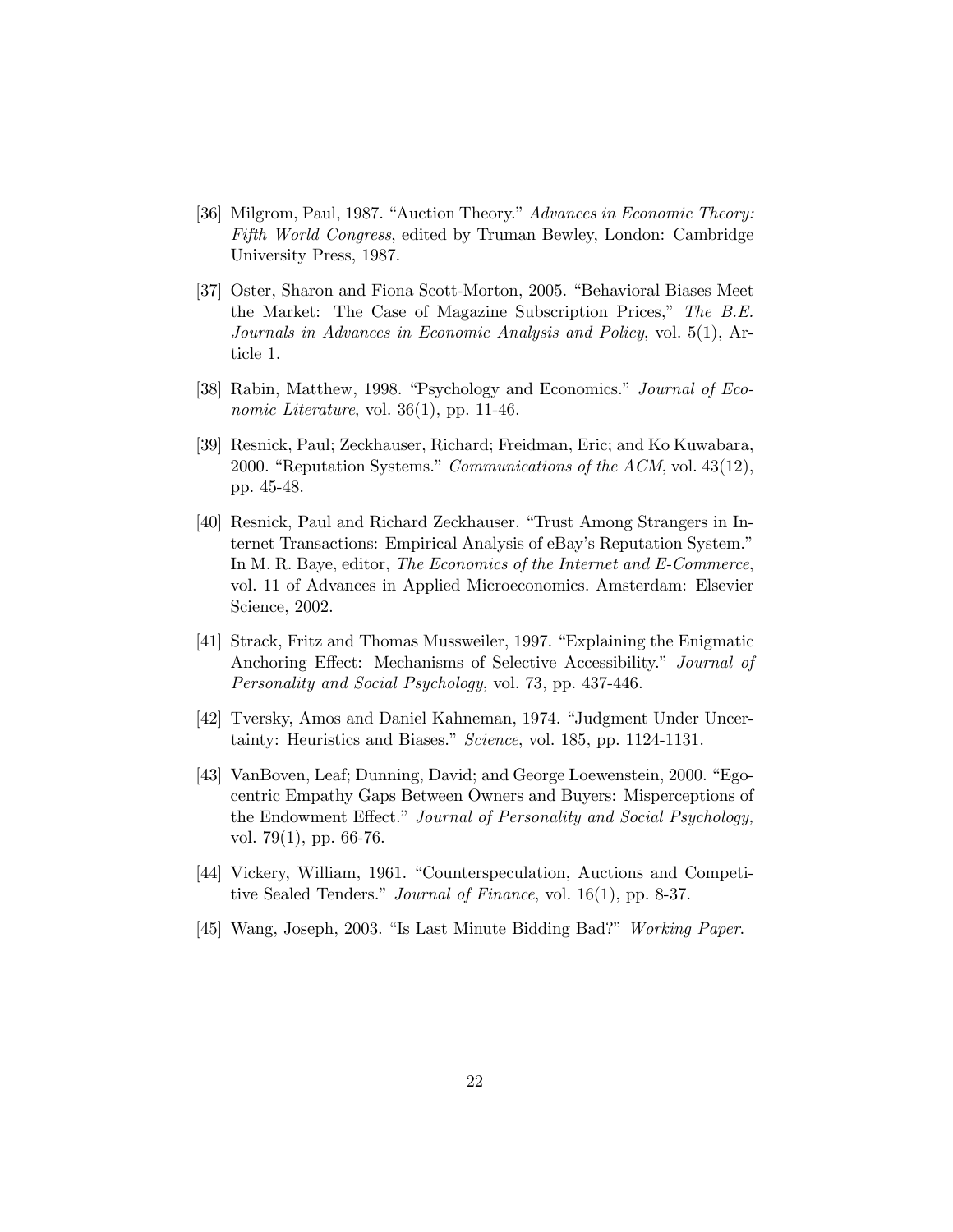# **Table I. Bid Increments**

The bid increment is the amount by which an outstanding bid will be raised if it is outdone unless the winning bidder's maximum bid beats the second-highest maximum by an amount less than the full increment.

(Source: http://pages.ebay.com/help/buy/bid-increments.html, as of 10/02/2004.)

| Current Price |            | <b>Bid Increment</b> |
|---------------|------------|----------------------|
| $$0.01-$      | \$0.99     | \$0.05               |
| $$1.00-$      | \$4.99     | \$0.25               |
| $$5.00-$      | \$24.99    | \$0.50               |
| $$25.00-$     | \$99.99    | \$1.00               |
| \$100.00-     | \$249.99   | \$2.50               |
| \$250.00-     | \$499.99   | \$5.00               |
| \$500.00-     | \$999.99   | \$10.00              |
| \$1000.00-    | \$2,499.99 | \$25.00              |
| \$2500.00-    | \$4,999.99 | \$50.00              |
| \$5,000.00    | and up     | \$100.00             |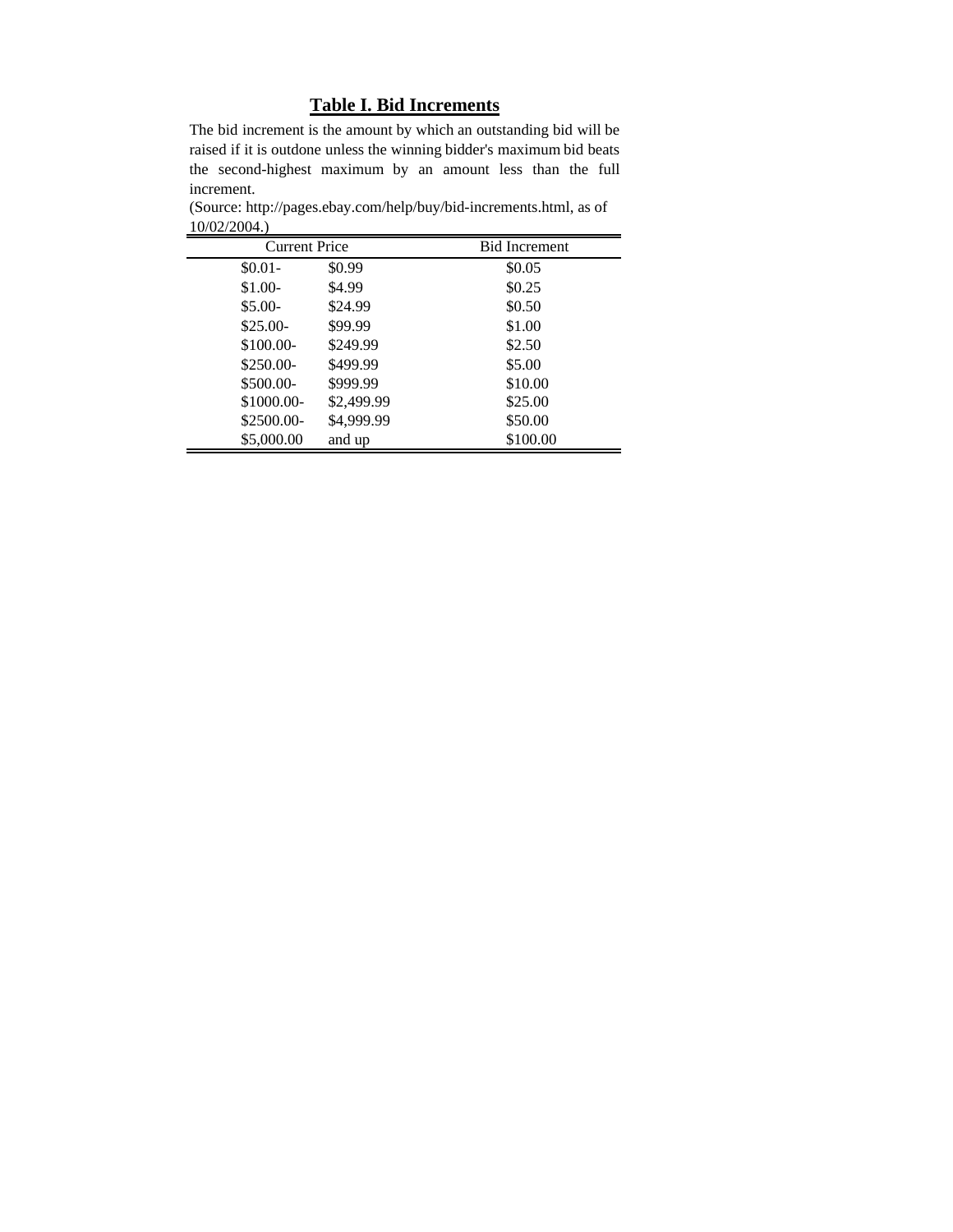## **Table II. Summary Statistics**

#### **Panel A. Auction-Level Data**

The sample period is 02/11/2004 to 09/06/2004. Final Price is the final payment of the winner excluding the shipping cost and amounting to the second-highest bid plus the bid increment. Shipping Cost is the flat-rate shipping cost set by the seller. Total Price is the sum of Final Price and Shipping Cost. Auction Starting and Ending Time are defined in hours and fraction of hours, where [0; 1) is the time interval from 12am to 1am, [1,2) is the time interval from 1am to 2am etc. Prime Time is a dummy variable and equal to 1 if the auction ends between 3 p.m. and 7 p.m. PST. Delivery Insurance is a dummy variable and equal to 1 if any delivery insurance is available. Title New is a dummy and equal to 1 if the title indicates that the item is new. Title Used is a dummy and equal to 1 if the title indicates that the item is used. Title Bonus Tapes/Video is a dummy and equal to 1 if the title indicates that the bonus tapes or videos are included. Explicit195 is a dummy variable equal to 1 if the seller mentions the (high) manufacturer price in the description.

| Variable                            | Obs. | Mean   | Std. Dev. | Min.             | Max.   |
|-------------------------------------|------|--------|-----------|------------------|--------|
| <b>Starting Price</b>               | 165  | 46.14  | 43.81     | 0.01             | 150    |
| <b>Final Price</b>                  | 166  | 132.55 | 17.03     | 81.00            | 179.30 |
| <b>Shipping Cost</b>                | 139  | 12.51  | 3.75      | 4.95             | 20.00  |
| <b>Total Price</b>                  | 139  | 144.68 | 15.29     | 110.99           | 185.50 |
| Number of Bids                      | 166  | 16.91  | 9.13      | 1                | 39     |
| Feedback Score Buyer                | 166  | 36.84  | 102.99    | $\boldsymbol{0}$ | 990    |
| Feedback Score Seller               | 166  | 261.95 | 1,432.95  | $\mathbf{0}$     | 14,730 |
| Positive Feedback Percentage Seller | 166  | 62.92  | 48.11     | $\theta$         | 100    |
| $ln(Feedback Score Buyer + 1)$      | 166  | 2.04   | 1.68      | 0.00             | 6.90   |
| $ln(Feedback Score Seller + 1)$     | 166  | 2.47   | 2.39      | 0.00             | 9.60   |
| Auction Length [in days]            | 166  | 6.30   | 1.72      | 1                | 10     |
| one day                             | 166  | 1.20%  |           |                  |        |
| three days                          | 166  | 11.45% |           |                  |        |
| five days                           | 166  | 16.87% |           |                  |        |
| seven days                          | 166  | 65.06% |           |                  |        |
| ten days                            | 166  | 5.42%  |           |                  |        |
| <b>Auction Ending Weekday</b>       |      |        |           |                  |        |
| Monday                              | 166  | 11.45% |           |                  |        |
| Tuesday                             | 166  | 7.83%  |           |                  |        |
| Wednesday                           | 166  | 15.66% |           |                  |        |
| Thursday                            | 166  | 12.05% |           |                  |        |
| Friday                              | 166  | 9.64%  |           |                  |        |
| Saturday                            | 166  | 18.67% |           |                  |        |
| Sunday                              | 166  | 24.70% |           |                  |        |
| <b>Auction Starting Hour</b>        | 166  | 14.78  | 5.20      | $\theta$         | 23     |
| <b>Auction Ending Hour</b>          | 166  | 14.80  | 5.21      | $\boldsymbol{0}$ | 23     |
| Prime Time                          | 166  | 34.34% |           |                  |        |
| <b>Title New</b>                    | 166  | 28.31% |           |                  |        |
| <b>Title Used</b>                   | 166  | 10.84% |           |                  |        |
| Title Bonus Tapes/Video             | 166  | 21.08% |           |                  |        |
| Explicit195                         | 166  | 30.72% |           |                  |        |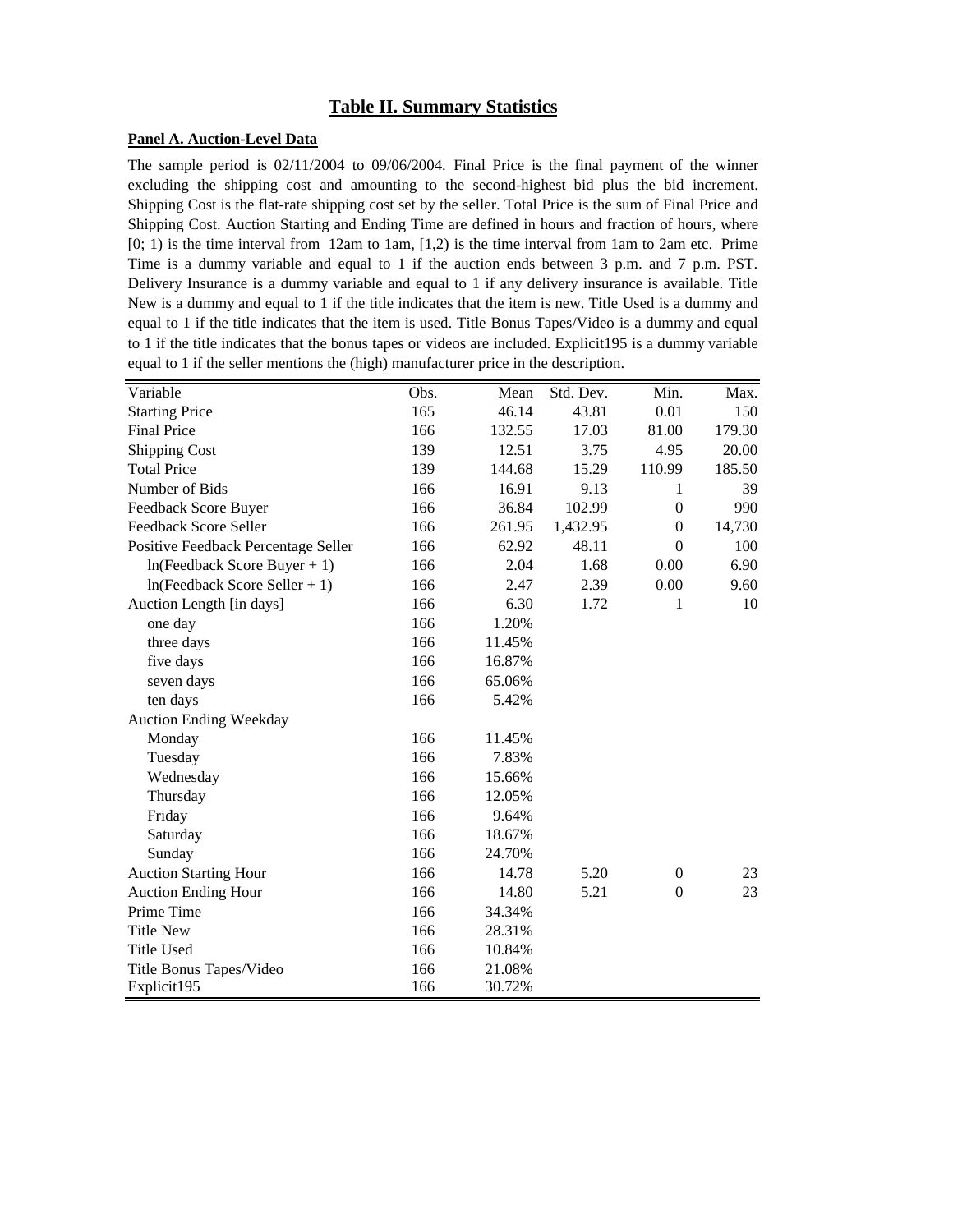# **Table II. Summary Statistics** (*continued* )

#### **Panel B. Bidder-Level Data**

The sample period is 02/11/2004 to 09/06/2004.

Bids are submitted bids except the winnning price for the winning bid.

| Variable                                     | Obs. | Mean  | Std. Dev. | Min.     | Max.   |
|----------------------------------------------|------|-------|-----------|----------|--------|
| Number of auctions a bidder participates in  | 807  | 1.44  | 1.25      |          | 17     |
| Number of bids per bidder (total)            | 807  | 2.92  | 3.35      |          | 33     |
| Number of bid per bidder (total per auction) | 807  | 2.13  | 1.85      |          | 22     |
| Average bid per bidder [in \$]               | 807  | 87.96 | 38.34     | 0.01     | 175.00 |
| Maximum bid per bidder [in \$]               | 807  | 95.14 | 39.33     | 0.01     | 177.50 |
| Maximum average bid per bidder [in \$]       | 807  | 92.48 | 38.72     | 0.01     | 177.50 |
| Average number of auctions won               | 807  | 0.17  | 0.38      | $\Omega$ | 2      |
| Frequency of winning per auction             | 807  | 0.15  | 0.34      | 0        |        |

## **Panel C. Bid-Level Data**

| Variable                                      | Obs.  | Mean   | Std. Dev. | Min.     | Max.   |
|-----------------------------------------------|-------|--------|-----------|----------|--------|
| Bid value [in \$]                             | 2,353 | 87.94  | 36.61     | 0.01     | 177.5  |
| Bid price outstanding [in \$]                 | 2,353 | 83.99  | 38.07     | 0.01     | 177.5  |
| Leading bid [in \$]                           | 2,353 | 93.76  | 35.18     | 0.01     | 177.5  |
| Feedback Score Buyer                          | 2,353 | 32.40  | 104.65    | $-1$     | 1,378  |
| Feedback Score Seller                         | 2,353 | 273.23 | 1422.55   | $\Omega$ | 14,730 |
| Positive Feedback Percentage Seller           | 2,353 | 64.72  | 47.40     | $\theta$ | 100    |
| $ln(Feedback Score Buyer + 1)$                | 2,353 | 1.87   | 1.65      | $-1$     | 7.23   |
| $ln(Feedback Score Seller + 1)$               | 2,353 | 2.67   | 2.36      | $\theta$ | 9.60   |
| Starting time of auction                      | 2,353 | 15.63  | 4.91      | 0.28     | 23.06  |
| Ending time of auction                        | 2,353 | 15.68  | 4.93      | 0.28     | 23.41  |
| Bidding time                                  | 2,353 | 13.70  | 5.54      | 0.20     | 24.00  |
| Last-minute bids                              |       |        |           |          |        |
| during the last 60 minutes                    | 2,353 | 6.25%  |           |          |        |
| during the last 10 minutes                    | 2,353 | 4.25%  |           |          |        |
| during the last 5 minutes                     | 2,353 | 3.48%  |           |          |        |
| Bid on auction with Explicit195               | 2,353 | 0.32   | 0.47      | $\theta$ |        |
| Bid on auction with delivery insurance option | 2,353 | 0.46   | 0.50      | $\theta$ |        |
| Bids on auctions with bonus tapes/videos      | 2,353 | 0.25   | 0.43      | $\theta$ |        |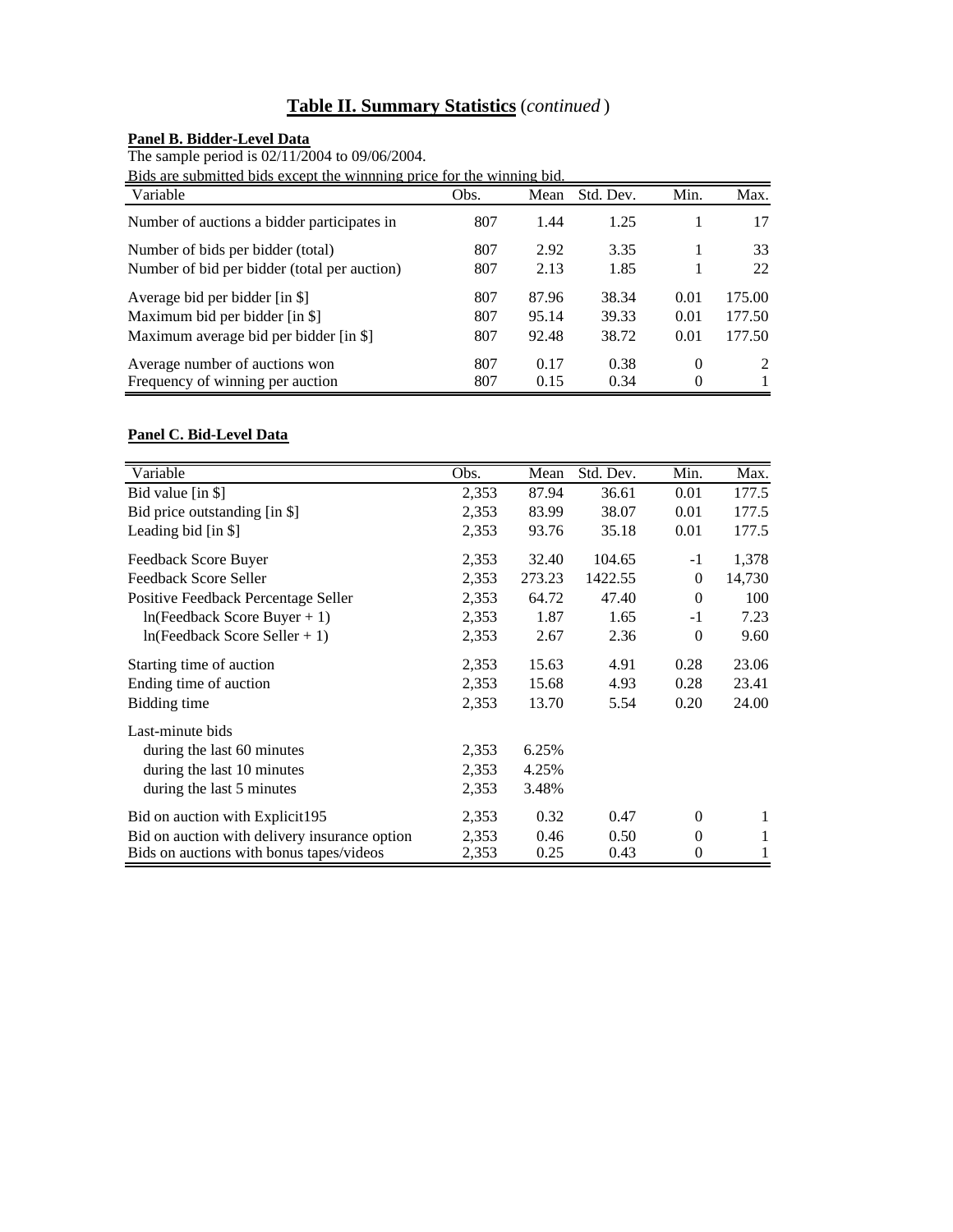#### **Table III. Overbidding**

Overpayment (Final Price) is equal to Final Price minus the simultaneous "buy-it-now'' price set by a professional retailer. Overpayment (Total Price) is equal to Total Price minus the sum of the simultaneous "buy-it-now'' price and the cheapest shipping cost for the "buy-it-now'' item as set by a professional retailer.

| Variable                  | Obs. | Mean | Std. Dev. | Min.     | Max.  |
|---------------------------|------|------|-----------|----------|-------|
| Overpayment (Final Price) | 166  | 0.80 | 16.86     | $-48.95$ | 47.55 |
| Overpayment (Total Price) | 139  | 2.98 | 15.11     | $-28.91$ | 45.60 |
| Overpayment (Final Price) |      |      |           |          |       |
| $>$ \$0                   | 166  | 43%  |           |          |       |
| > \$10                    | 166  | 27%  |           |          |       |
| > \$20                    | 166  | 16%  |           |          |       |
| > \$30                    | 166  | 6%   |           |          |       |
| Overpayment (Total Price) |      |      |           |          |       |
| > \$0                     | 139  | 72%  |           |          |       |
| > \$10                    | 139  | 48%  |           |          |       |
| > \$20                    | 139  | 35%  |           |          |       |
| > \$30                    | 139  | 25%  |           |          |       |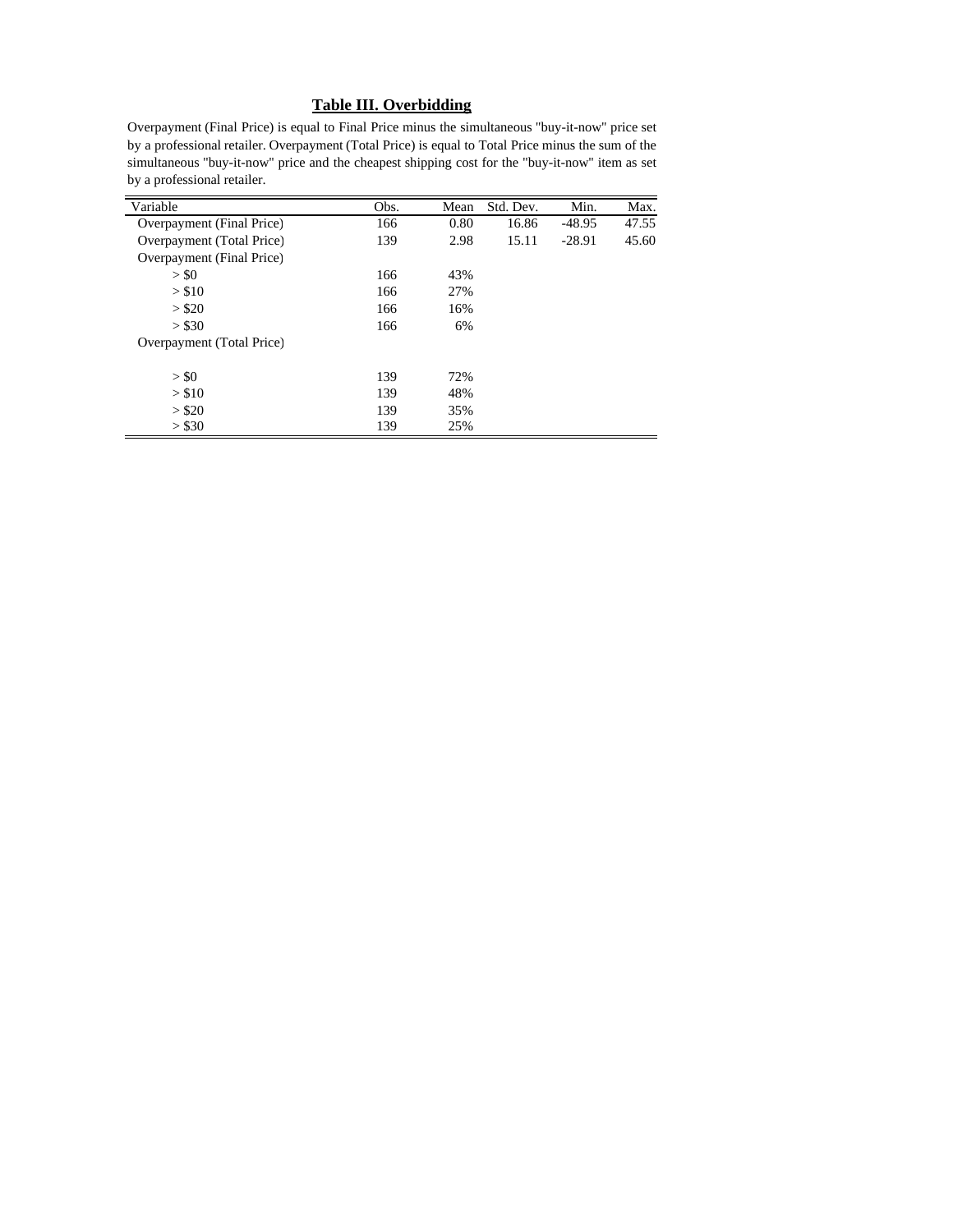### **Table IV. Determinants of the Amount of Overpayment**

(I)  $(II)$   $(III)$   $(IV)$ Explicit195 8.26\*\*\* 7.39\*\*\* 7.44\*\* 0.63  $(2.64)$   $(2.76)$   $(2.90)$   $(4.45)$ Shipping Cost 0.36 0.37 0.23 0.10  $(0.36)$   $(0.36)$   $(0.38)$   $(0.39)$ Auction Length 1.19\* 1.20\* 1.20 0.74  $(0.71)$   $(0.71)$   $(0.73)$   $(1.28)$ Starting Price 0.01 0.01 0.01 0.01 0.01 0.01 0.01  $(0.03)$   $(0.03)$   $(0.03)$   $(0.03)$ Ln(Feedback Score Buyer + 1) -0.22 -0.27 -0.33 -2.76  $(0.74)$   $(0.76)$   $(0.78)$   $(3.29)$ Ln(Feedback Score Buyer + 1)\*Explicit195 3.30\*\* (1.65) Ln(Feedback Score Buyer + 1)\*(Auction Length) 0.20 (0.48) Ln(Feedback Score Seller + 1) 0.31 0.29 0.19 0.02  $(0.58)$   $(0.60)$   $(0.62)$   $(0.63)$ Prime Time 2001 2002 1.52 1.46  $(2.69)$   $(2.73)$ Delivery Insurance 1.26 0.96 1.67  $(2.69)$   $(2.74)$ Bonus Tapes/Video 2.90  $(2.91)$   $(2.97)$   $(3.03)$ Auction Ends Monday **-2.92** -1.86 -2.92 ( 5.77) (5.74) Auction Ends Wednesday and the contract of the contract of the contract of the contract of the contract of the contract of the contract of the contract of the contract of the contract of the contract of the contract of the (5.62) (5.62) Auction Ends Thursday 5.98 5.60 (5.93) (5.89) Auction Ends Friday **1.61** -0.10 (6.38) (6.42) Auction Ends Saturday 2.75 (5.44) (5.45) Auction Ends Sunday -3.42  $(5.16)$   $(5.15)$  $\text{Constant}$  -13.25\* -14.37\* -13.31 -4.45  $(7.44)$   $(7.54)$   $(9.22)$   $(12.18)$ *N* 140 140 140 140 *R*<sup>2</sup> 0.10 0.11 0.14 10

OLS regression with dependent variable is Overpayment (Total Price), i.e. the difference between the winning price and the simultaneously available buy-it-now price. Variable definitions as in Table II. In the third column, all the weekday variables except Tuesday are included in addition to the independent variables.

Standard errors appear in parentheses.

Asterisks denote statistical significance at the 1%(\*\*\*), 5%(\*\*), and 10%(\*) level.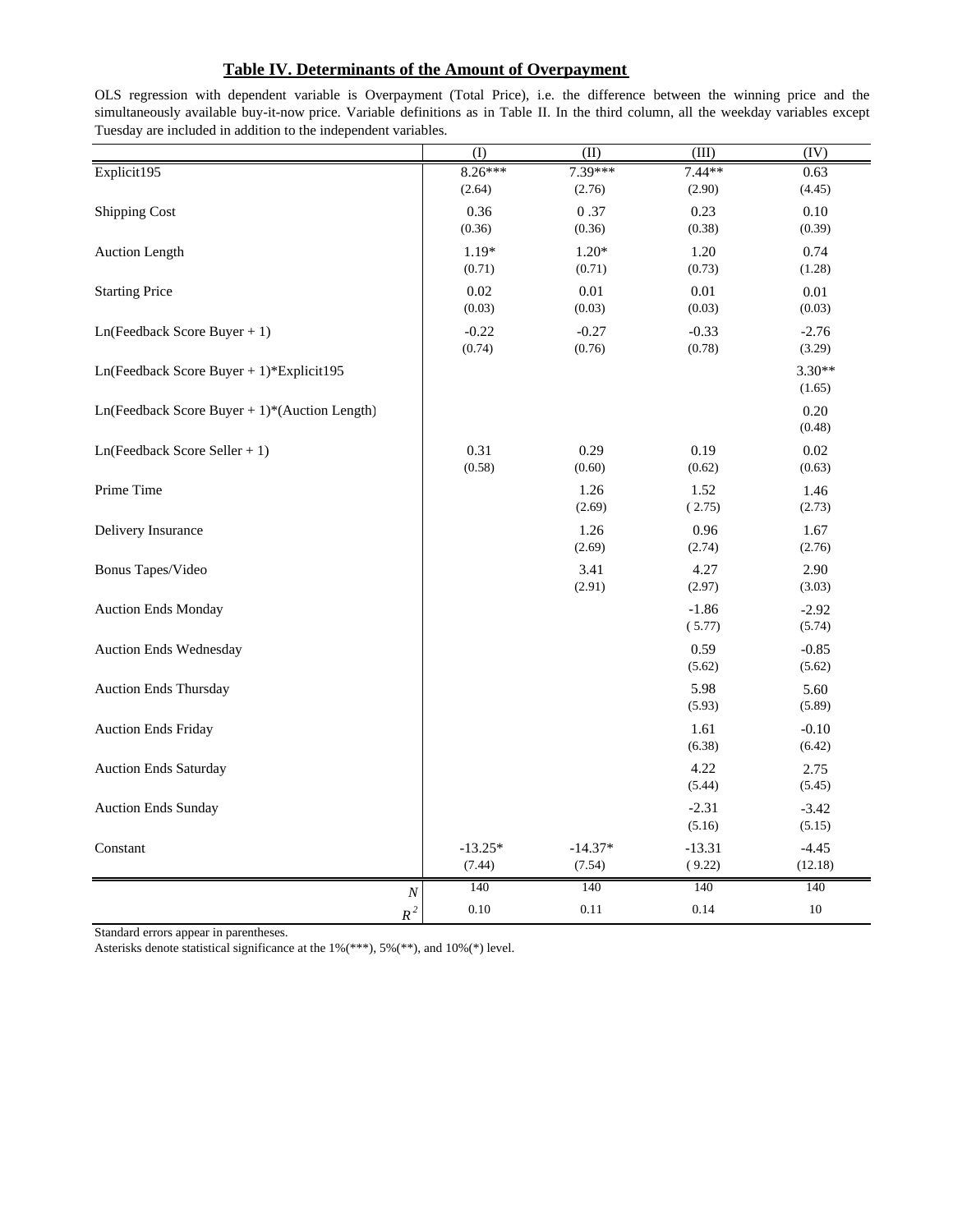#### **Table V. Overpayment and Experience**

We estimate Logit models and Probit models where the dependent variable is equal to 1 if the total price is greater than the simultaneously available buy-it-now price plus shipping cost. Variable definitions as in Table II. Coefficients are displayed as marignal effects.

|                                                 | Logit                | Logit                | Logit                | Logit                |
|-------------------------------------------------|----------------------|----------------------|----------------------|----------------------|
| Explicit195                                     | 0.118<br>(0.092)     | 0.094<br>(0.095)     | 0.059<br>(0.103)     | 0.190<br>(0.159)     |
| <b>Shipping Cost</b>                            | 0.007<br>(0.012)     | 0.008<br>(0.013)     | 0.001<br>(0.013)     | $-0.004$<br>(0.014)  |
| Auction Length                                  | $0.051**$<br>(0.026) | $0.053**$<br>(0.026) | $0.054*$<br>(0.028)  | 0.050<br>(0.051)     |
| <b>Starting Price</b>                           | 0.001<br>(0.001)     | 0.000<br>(0.001)     | 0.000<br>(0.001)     | 0.000<br>(0.001)     |
| $Ln(Feedback Score Buyer + 1)$                  | $-0.016$<br>(0.026)  | $-0.019$<br>(0.027)  | $-0.027$<br>(0.028)  | $-0.092$<br>(0.135)  |
| $Ln(Feedback Score Buyer + 1)*Explicit195$      |                      |                      |                      | 0.124<br>$(0.064)$ * |
| $Ln(Feedback Score Buyer + 1)*(Auction Length)$ |                      |                      |                      | 0.003<br>(0.020)     |
| $Ln(Feedback Score Seller + 1)$                 | $-0.010$<br>(0.021)  | $-0.010$<br>(0.021)  | $-0.016$<br>(0.022)  | $-0.022$<br>(0.023)  |
| Prime Time                                      |                      | 0.048<br>(0.096)     | 0.060<br>(0.098)     | 0.062<br>(0.100)     |
| Delivery Insurance                              |                      | 0.032<br>(0.095)     | 0.013<br>(0.100)     | 0.036<br>(0.102)     |
| Bonus Tapes/Videa                               |                      | 0.112<br>(0.101)     | 0.142<br>(0.105)     | 0.099<br>(0.110)     |
| <b>Auction Ends Monday</b>                      |                      |                      | $-0.296*$<br>(0.173) | $-0.325*$<br>(0.166) |
| Auction Ends Wednesday                          |                      |                      | $-0.153$<br>(0.194)  | $-0.209$<br>(0.191)  |
| <b>Auction Ends Thursday</b>                    |                      |                      | 0.137<br>(0.206)     | 0.136<br>(0.207)     |
| <b>Auction Ends Friday</b>                      |                      |                      | $-0.126$<br>(0.221)  | $-0.183$<br>(0.216)  |
| <b>Auction Ends Saturday</b>                    |                      |                      | $-0.009$<br>(0.196)  | $-0.052$<br>(0.201)  |
| <b>Auction Ends Sunday</b>                      |                      |                      | $-0.129$<br>(0.183)  | $-0.173$<br>(0.183)  |
| $\cal N$                                        | 140                  | 140                  | 140                  | 140                  |
| $Pseudo-R^2$                                    | 0.04                 | 0.04                 | 0.08                 | 0.10                 |

Standard errors appear in parentheses.

Asterisks denote statistical significance at the 1%(\*\*\*), 5%(\*\*), and 10%(\*) level.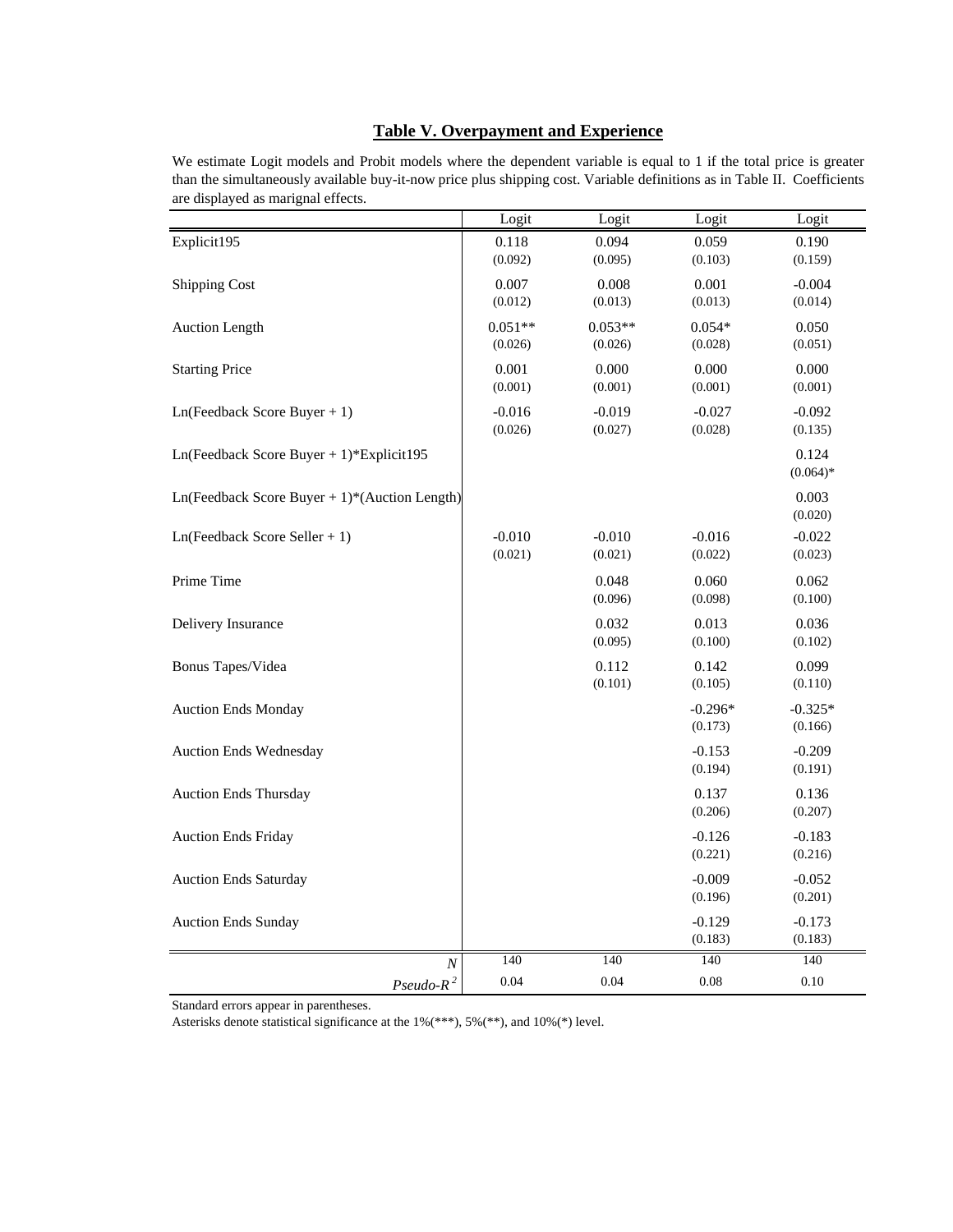#### **Table VI. Which items do people bid on?**

We estimate a McFadden conditional logit model where the dependent variable, *madebid* , is equal to 1 for items which were bid on at a particular time, and 0 for items available but which were not chosen by the bidder at that time. Reported here are the exponentiated coefficients, ie the odds ratios. The odds ratio indicates the change in the odds of an item receiving a bid if the independent variable increases by 1. For instance, if the rank of the remaining time on an item changes from 1 to 2, the odds that the item is bid on decrease by 11.5% (1-0.885) in

|                                | (1)           | (2)           | (3)           | (4)           | (5)           | (6)           | (7)           | (8)           |
|--------------------------------|---------------|---------------|---------------|---------------|---------------|---------------|---------------|---------------|
| Current price                  | 0.975         | 0.975         | 0.975         | 0.972         | 0.975         | 0.976         | 0.975         | 0.972         |
|                                | $(23.73)$ *** | $(23.81)$ *** | $(24.00)$ *** | $(22.73)$ *** | $(23.79)$ *** | $(21.42)$ *** | $(23.85)$ *** | $(20.77)$ *** |
| Remaining time on item         | 0.993         | 0.997         | 0.997         | 0.997         | 0.997         | 1.000         | 0.997         | 1.000         |
|                                | $(11.50)$ *** | $(2.52)$ **   | $(2.71)$ ***  | $(2.27)$ **   | $(2.59)$ ***  | (0.38)        | $(2.54)$ **   | (0.16)        |
| Starting price                 | 0.995         | 0.995         | 0.995         | 0.996         | 0.995         | 0.997         | 0.995         | 0.998         |
|                                | $(7.32)$ ***  | $(7.69)$ ***  | $(7.04)$ ***  | $(5.78)$ ***  | $(7.52)$ ***  | $(4.70)$ ***  | $(7.78)$ ***  | $(2.36)$ **   |
| Rank of remaining time on item |               | 0.885         | 0.886         | 0.873         | 0.887         | 0.862         | 0.884         | 0.837         |
| (Rank on website)              |               | $(4.93)$ ***  | $(4.88)$ ***  | $(5.04)$ ***  | $(4.85)$ ***  | $(5.61)$ ***  | $(4.98)$ ***  | $(6.11)$ ***  |
| Seller feedback                |               |               |               |               |               |               | 1.000         | 1.000         |
|                                |               |               |               |               |               |               | $(1.95)^*$    | $(3.78)$ ***  |
| Bidder feedback                |               |               |               |               |               | 0.999         |               | 0.999         |
|                                |               |               |               |               |               | $(2.12)$ **   |               | $(2.50)$ **   |
| After July 31, 2004            |               |               |               |               | 3.872         |               |               | 4.724         |
|                                |               |               |               |               | $(1.73)*$     |               |               | $(1.92)^*$    |
| Shipping cost                  |               |               |               | 0.997         |               |               |               | 0.987         |
|                                |               |               |               | (0.37)        |               |               |               | (1.21)        |
| Explicit195                    |               |               | 1.279         |               |               |               |               | 1.092         |
|                                |               |               | $(4.16)$ ***  |               |               |               |               | (1.23)        |
| $\overline{N}$                 | 14760         | 14760         | 14760         | 11006         | 14760         | 12328         | 14760         | 9208          |
| Pseudo R-squared               | 0.11          | 0.12          | 0.12          | 0.14          | 0.12          | 0.10          | 0.12          | 0.13          |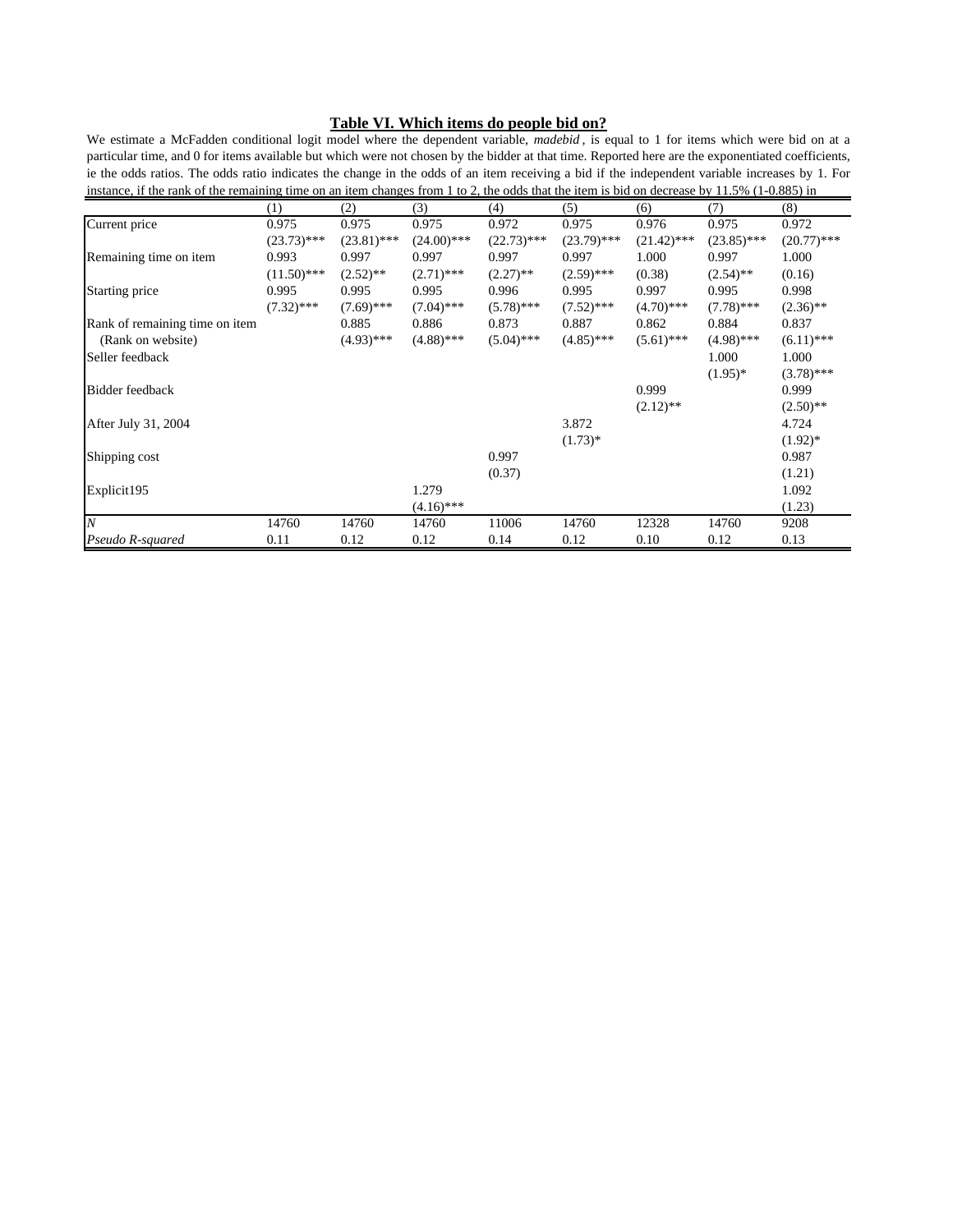|                                         |                | Observations | (Percent) |
|-----------------------------------------|----------------|--------------|-----------|
| <b>Auction-level sample</b>             |                |              |           |
| Does the <u>auction</u> end up overbid? | No             | 78           | 56.52%    |
|                                         | Yes            | 60           | 43.48%    |
| Total                                   |                | 138          | 100.00%   |
| <b>Bidder-level sample</b>              |                |              |           |
| Does the bidder ever overbid?           | N <sub>0</sub> | 670          | 83.02%    |
|                                         | Yes            | 137          | 16.98%    |
| Total                                   |                | 807          | 100.00%   |
| <b>Bidder-level sample</b>              |                |              |           |
| Does the <u>bidder</u> mostly overbid?  | No             | 715          | 88.60%    |
| (more than $50\%$ )                     | Yes            | 92           | 11.40%    |
| Total                                   |                | 807          | 100.00%   |
| <b>Bid-level sample</b>                 |                |              |           |
| Is the bid an over-bid?                 | N <sub>o</sub> | 2,101        | 89.29%    |
|                                         | Yes            | 252          | 10.71%    |
| Total                                   |                | 2,353        | 100.00%   |

# **Table VII. Market Amplification**

Overbidding is defined using the final price.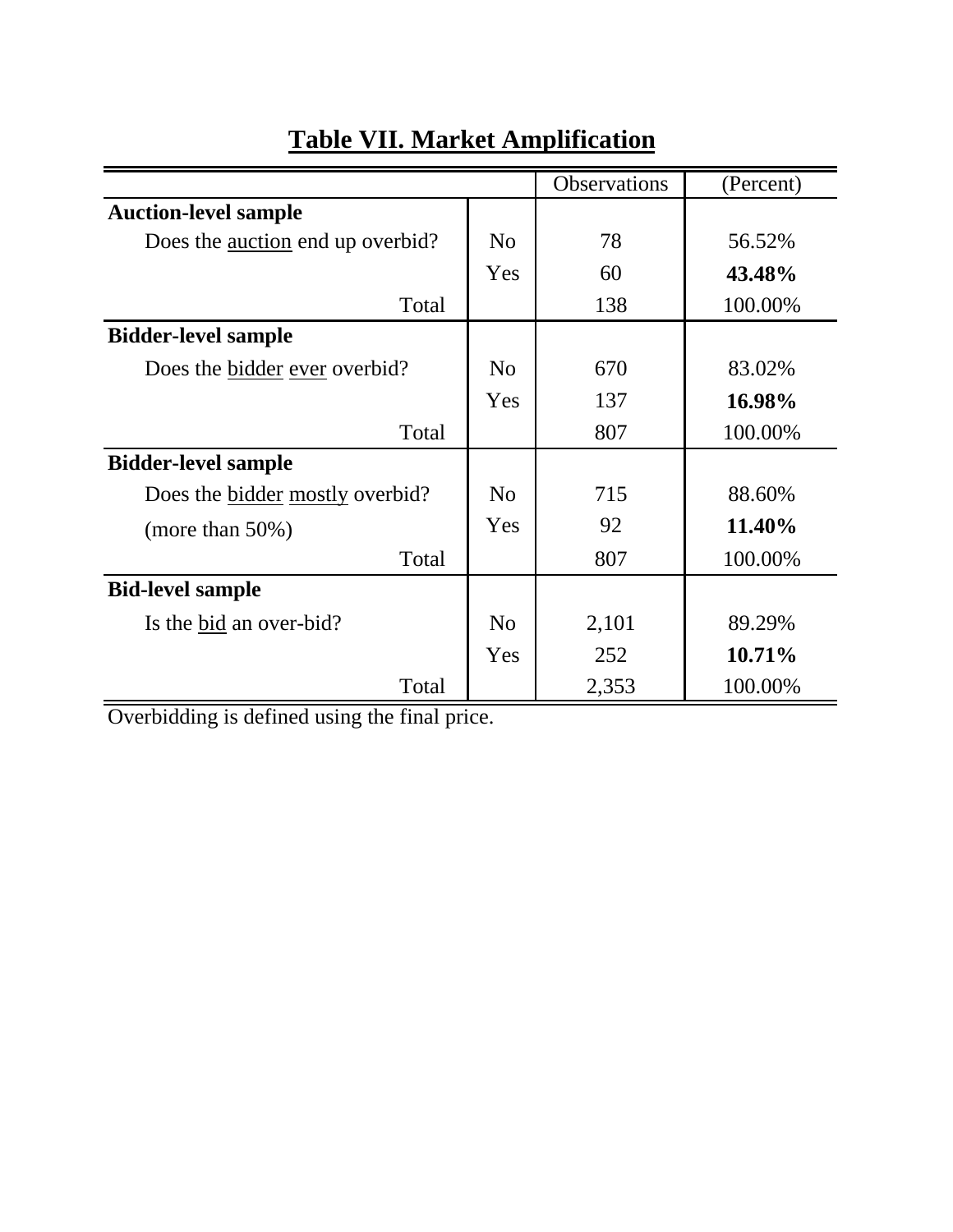|                                           | Probit     | Probit       |
|-------------------------------------------|------------|--------------|
| Number of auctions bidder participates in | $0.021**$  | 0.019        |
|                                           | (0.009)    | (0.010)      |
| Average starting price                    | $0.002***$ | $0.001*$     |
|                                           | (0.001)    | (0.001)      |
| Average number of bidders                 | 0.008      | 0.008        |
|                                           | (0.005)    | (0.006)      |
| Average number of auctions won            | $0.294***$ | $0.292***$   |
|                                           | (0.034)    | (0.040)      |
| Explicit 195                              | $0.073**$  | 0.032        |
|                                           | (0.030)    | (0.037)      |
| Seller feedback                           | $0.000*$   | $0.0002*$    |
|                                           | (0.000)    | (0.000)      |
| Top 15% of Bidder Feedback                | 0.020      | $-0.089$     |
|                                           | (0.037)    | (0.093)      |
| <b>Bottom 15% of Bidder Feedback</b>      | 0.011      | $-0.125$     |
|                                           | (0.038)    | (0.082)      |
| (top 15%)*(Number of Auctions)            |            | $-0.003$     |
|                                           |            | (0.024)      |
| (bottom 15%)*(Number of Auctions)         |            | $-0.015$     |
|                                           |            | (0.111)      |
| (top 15%)*(Average number of bidders)     |            | 0.004        |
|                                           |            | (0.010)      |
| (bottom 15%)*(Average number of bidders)  |            | 0.010        |
|                                           |            | (0.010)      |
| (top 15%)*(Number of Auctions Won)        |            | 0.036        |
|                                           |            | (0.095)      |
| (bottom 15%)*(Number of Auctions Won)     |            | $-0.015$     |
|                                           |            | (0.111)      |
| $(top)*(Explicit195)$                     |            | 0.204        |
|                                           |            | $(0.085)$ ** |
| (bottom)*(Explicit195)                    |            | 0.049        |
|                                           |            | (0.075)      |
| Ν                                         |            | 807          |
| $Pseudo-R^2$                              |            | 0.17         |

Bidder-level data. The dependent variable is binary and equal to 1 if a bidder ever overbids.

**Table VIII. Over***bidding* **and Experience**

Standard errors appear in parentheses.

Asterisks denote statistical significance at the 1%(\*\*\*), 5%(\*\*), and 10%(\*) level.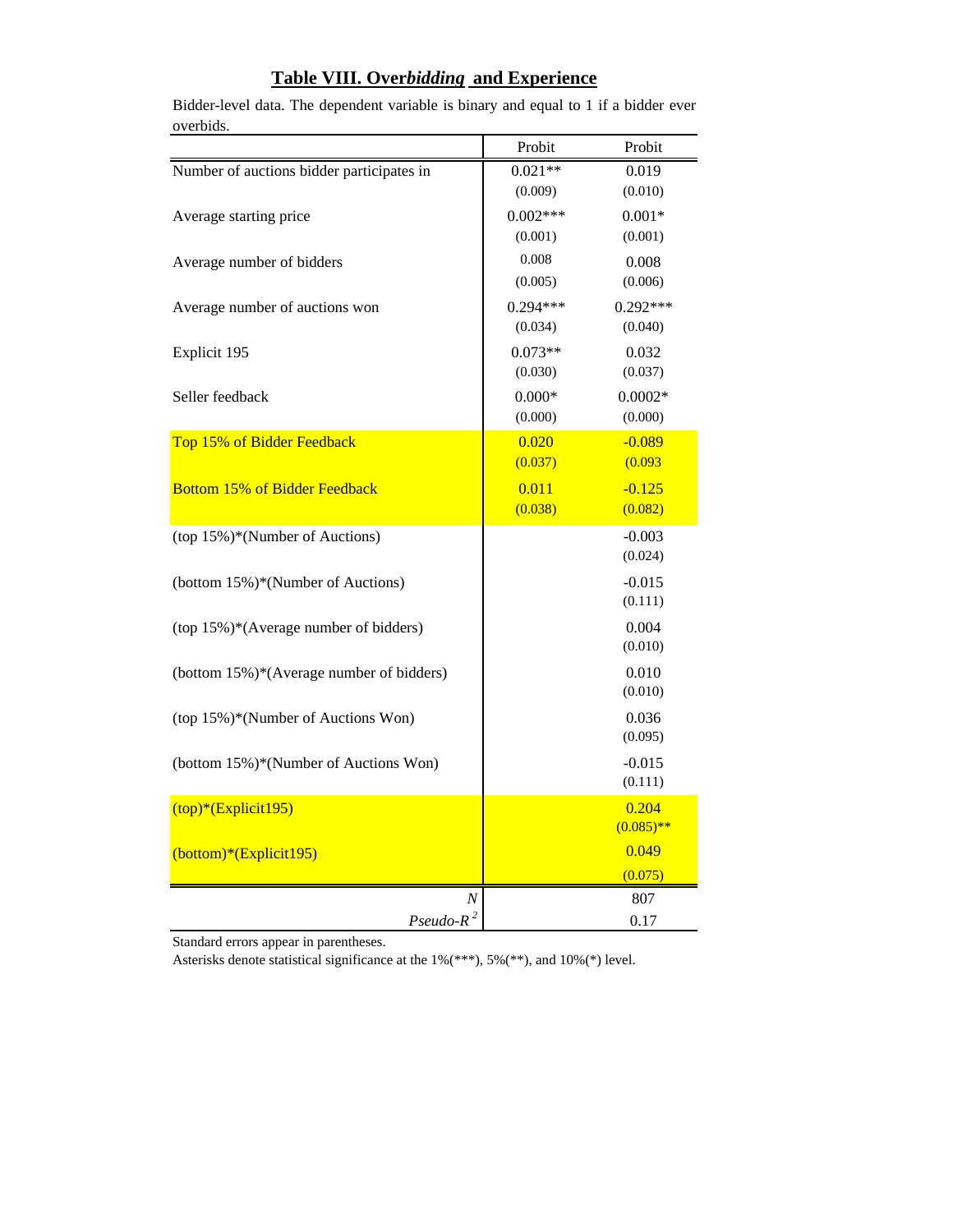## **Figure I. Listing Example**

| Rich Dad's Cashflow Quadrant, Rich dad  @                                                                   | \$12.50  | 4                         | 1d 00h 14m |
|-------------------------------------------------------------------------------------------------------------|----------|---------------------------|------------|
| Rich Dad's Cashflow Quadrant by Robert T                                                                    | \$9.00   | 9                         | 1d 00h 43m |
| Real Estate Investment Cashflow Software \$\$\$! @@                                                         | \$10.49  | 2                         | 1d 04h 36m |
| CASHFLOW <sup>®</sup> 101 202 Robert Kiyosaki Best Pak \$ 20                                                | \$207.96 | <b>EBuy It Now</b>        | 1d 06h 47m |
| TRY IT TODAY, WITH ABSOLUTELY NO RISK,                                                                      |          |                           |            |
| CASHFLOW <sup>®</sup> 101 Robert Kiyosaki Plus Bonuses! 20                                                  | \$129.95 | <b><i>EBuylt Now</i></b>  | 1d 08h 02m |
| Your satisfaction is GUARANTEED, 100% \$ back                                                               |          |                           |            |
| MINT Cashflow 101 *Robert Kiyosaki Game NR! @@                                                              | \$140.00 | 13                        | 1d 08h 04m |
| It's easy to be rich. Brand New, Still sealed                                                               |          |                           |            |
| cashflow Hard Money Funding 101 real estate $\oslash$                                                       | \$14.99  | <b><i>EBuylt Now</i></b>  | 1d 09h 28m |
| BRANDNEW RICHDAD CASHFLOW FOR KIDS E-<br>GAME Ø                                                             | \$20.00  | 1                         | 1d 13h 54m |
| CASHFLOW <sup>®</sup> 101 Robert Kiyosaki Plus Bonuses! 20<br>Your satisfaction is GUARANTEED, 100% \$ back | \$129.95 | <b><i>EBuy It Now</i></b> | 1d 14h 17m |
| CASHFLOW® 101 202 Robert Kiyosaki Best Pak \$ 20                                                            | \$207.96 | <b>EBuy It Now</b>        | 1d 15h 47m |
|                                                                                                             |          |                           |            |
| TRY IT TODAY, WITH ABSOLUTELY NO RISK,                                                                      |          |                           |            |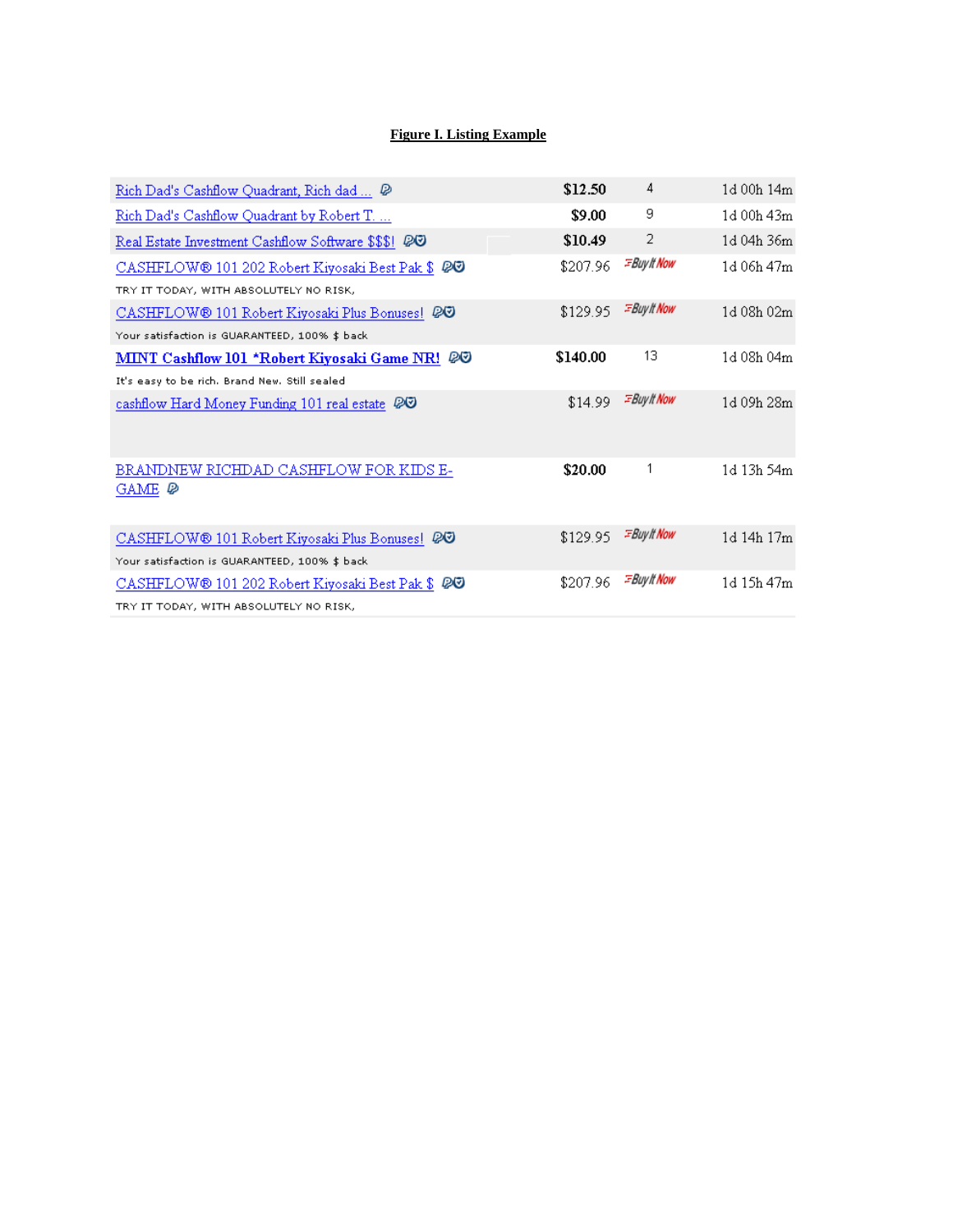# **Figure II. Bidding History Example**

| eBay.com Item Bid History - Microsoft Internet Explorer - Stanford GSB                                                                                                                                                                                                             |                                |                                                                                           | $  $ $ $ $\times$                                                                |
|------------------------------------------------------------------------------------------------------------------------------------------------------------------------------------------------------------------------------------------------------------------------------------|--------------------------------|-------------------------------------------------------------------------------------------|----------------------------------------------------------------------------------|
| Edit View Favorites Tools Help<br>File                                                                                                                                                                                                                                             |                                |                                                                                           | 編                                                                                |
|                                                                                                                                                                                                                                                                                    |                                |                                                                                           |                                                                                  |
| Address (e) http://offer.ebay.com/ws/eBayISAPI.dll?ViewBids&item=5512116924                                                                                                                                                                                                        |                                |                                                                                           | $\hat{\alpha}$ Go<br>G)<br>$\overline{\phantom{a}}$<br>Links <sup>&gt;&gt;</sup> |
| ᅱ<br>第 Search Web → <mark>1</mark><br>Google                                                                                                                                                                                                                                       | <b>中285 blocked</b> 图 AutoFill | <b>Pu</b> Options                                                                         |                                                                                  |
| CASHFLOW 101 Board Game Rich Dad Poor Dad<br>Item title:<br>Time left:<br>Auction has ended.<br>Only actual bids (not automatic bids generated up to a bidder's maximum) are shown. Automatic bids may be placed days or hours before a listing ends. Learn<br>more about bidding. |                                |                                                                                           |                                                                                  |
| User ID                                                                                                                                                                                                                                                                            | <b>Bid Amount</b>              | Date of bid                                                                               |                                                                                  |
| beezeebugs $(21 \times)$                                                                                                                                                                                                                                                           | US \$152.50                    | Aug-11-04 09:51:21 PDT                                                                    |                                                                                  |
| mkdir-half (21 ☆)                                                                                                                                                                                                                                                                  | US \$150.00                    | Aug-11-04 06:39:53 PDT                                                                    |                                                                                  |
| beezeebugs $(21 \sqrt{3})$                                                                                                                                                                                                                                                         | US \$140.00                    | Aug-08-04 12:06:05 PDT                                                                    |                                                                                  |
| dj_orbit (86 ★)                                                                                                                                                                                                                                                                    | US \$130.01                    | Aug-09-04 23:49:02 PDT                                                                    |                                                                                  |
| successbroker (931 %) me                                                                                                                                                                                                                                                           | US \$110.00                    | Aug-08-04 19:56:26 PDT                                                                    |                                                                                  |
| successbroker (931 %) me                                                                                                                                                                                                                                                           | US \$105.00                    | Aug-06-04 17:18:21 PDT                                                                    |                                                                                  |
| 002a(1)                                                                                                                                                                                                                                                                            | US \$102.50                    | Aug-06-04 17:11:31 PDT                                                                    |                                                                                  |
| successbroker (931 %) me                                                                                                                                                                                                                                                           | US \$100.00                    | Aug-05-04 15:41:40 PDT                                                                    |                                                                                  |
| 002a(1)                                                                                                                                                                                                                                                                            | US \$99.00                     | Aug-06-04 17:10:48 PDT                                                                    |                                                                                  |
| 002a(1)                                                                                                                                                                                                                                                                            | US \$95.00                     | Aug-06-04 17:10:21 PDT                                                                    |                                                                                  |
| 12-gauge (29 ☆)                                                                                                                                                                                                                                                                    | US \$88.00                     | Aug-05-04 09:13:30 PDT                                                                    |                                                                                  |
| lindyque (110 %)                                                                                                                                                                                                                                                                   | US \$58.00                     | Aug-05-04 10:47:33 PDT                                                                    |                                                                                  |
| lindyque (110 ☆)                                                                                                                                                                                                                                                                   | US \$45.00                     | Aug-05-04 10:45:41 PDT                                                                    |                                                                                  |
| lindyque $(110 \sqrt{x})$                                                                                                                                                                                                                                                          | US \$40.00                     | Aug-05-04 10:45:08 PDT                                                                    |                                                                                  |
| bearsnbulls22 (3)                                                                                                                                                                                                                                                                  | US \$31.00                     | Aug-05-04 06:49:19 PDT                                                                    |                                                                                  |
| $75$ lon $(1)$                                                                                                                                                                                                                                                                     | US \$30.00                     | Aug-04-04 19:46:54 PDT                                                                    |                                                                                  |
| bearsnbulls22 (3)                                                                                                                                                                                                                                                                  | US \$28.00                     | Aug-05-04 06:48:28 PDT                                                                    |                                                                                  |
| bearsnbulls22 (3)                                                                                                                                                                                                                                                                  | US \$25.00                     | Aug-05-04 06:48:01 PDT                                                                    |                                                                                  |
| If you and another bidder placed the same bid amount, the earlier bid takes priority.                                                                                                                                                                                              |                                |                                                                                           | $\overline{\phantom{a}}$                                                         |
|                                                                                                                                                                                                                                                                                    |                                |                                                                                           | <b>O</b> Internet                                                                |
| Bistart    面 ● 喻                                                                                                                                                                                                                                                                   |                                | Ginail - fe   MinEdt -   Sbidhistory   SPresenta   @ eBay.co   @ http://off   Muntitled - | <b>◈ፋ·© ⊞2171-0</b> %<br>4:07 PM                                                 |